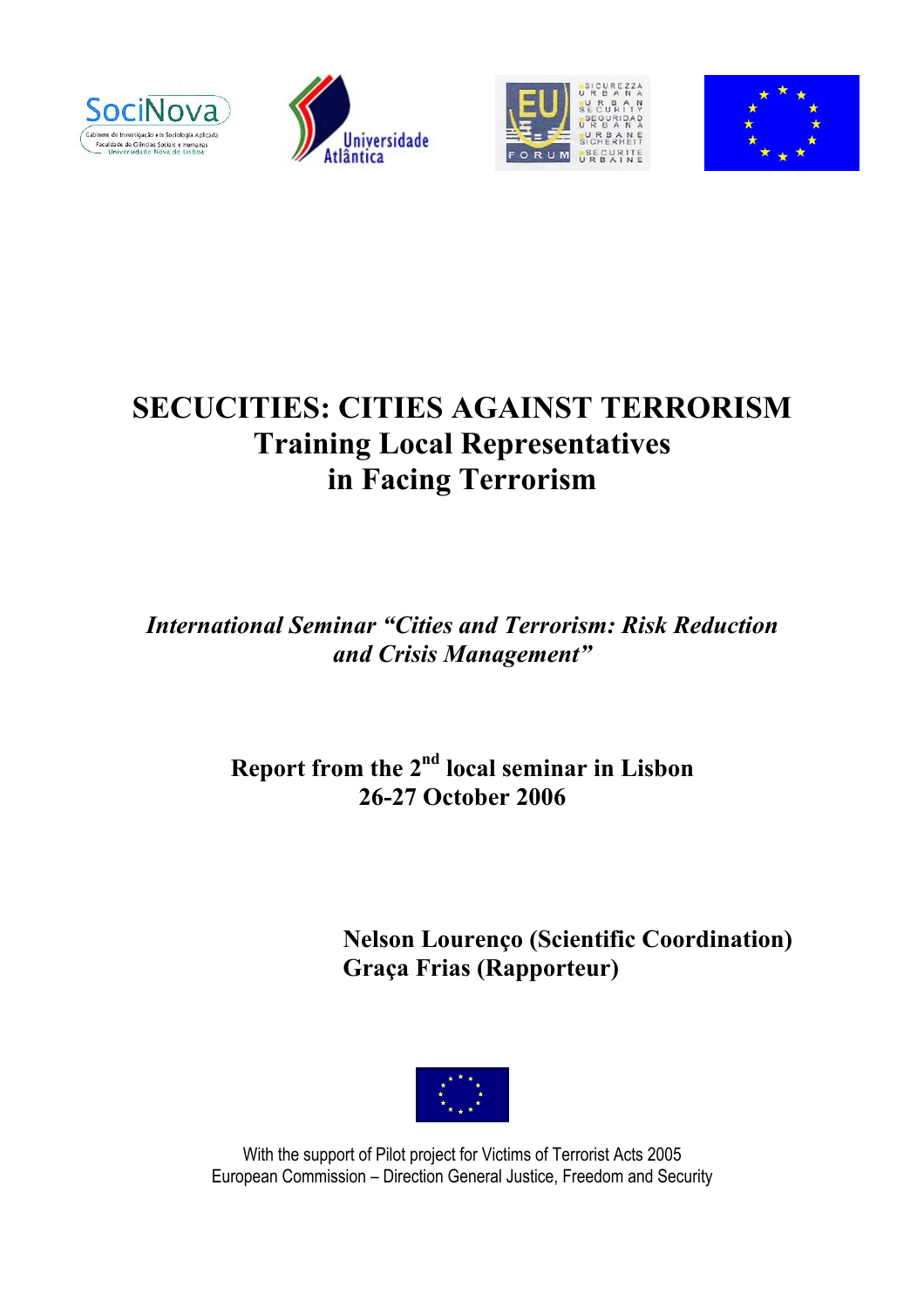# **TABLE OF CONTENTS**

| 1 <sub>1</sub>                                                                                                                       |    |  |
|--------------------------------------------------------------------------------------------------------------------------------------|----|--|
| 2.<br>2.1. Response to a Terrorist attack (Action after the March 11 Madrid Bombings)  17                                            |    |  |
| 3 <sub>l</sub>                                                                                                                       |    |  |
| 4<br>THE ROLE OF LOCAL AUTHORITIES IN THE FACE OF TERRORIST THREATS<br>4.1. The Role of Local Authorities in Preventing and Managing | 26 |  |
|                                                                                                                                      |    |  |
| 33                                                                                                                                   |    |  |
| 34                                                                                                                                   |    |  |
| Annex 1) Documents referred and web links                                                                                            |    |  |
| Annex 2) Seminar Program                                                                                                             |    |  |
| Annex 3) Conclusions of the European Seminar on the Actions in the Aftermath of the Terrorist Attack of                              |    |  |

2004 in Madrid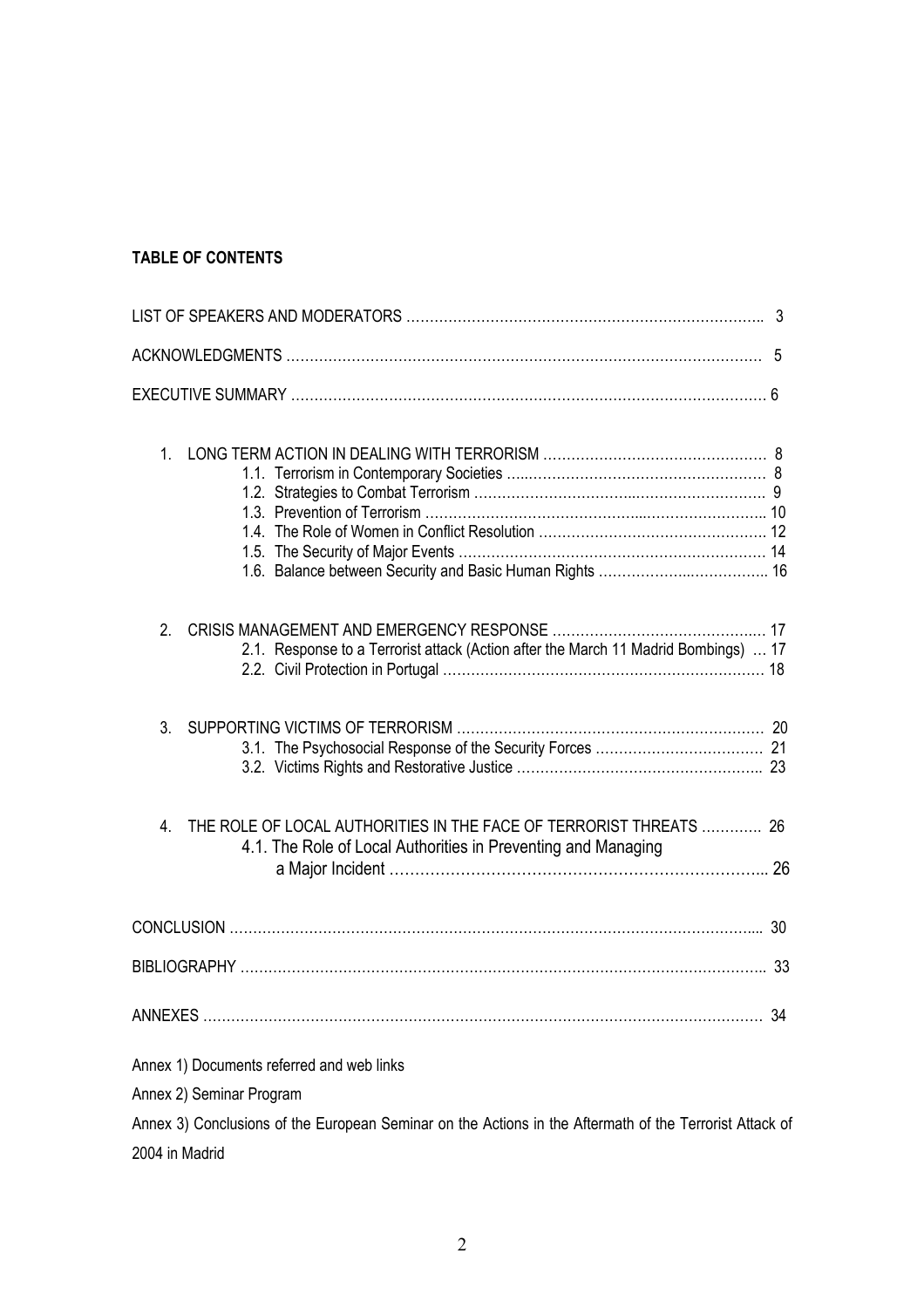#### **LIST OF SPEAKERS AND MODERATORS:**

#### **Opening session speakers:**

Fernando Rocha Andrade – Internal Affairs Under Secretary of State

Guilherme Manuel Lopes Pinto – President of the Portuguese Forum for Prevention and Urban Safety

Marina Ferreira – Alderwoman of the Lisbon Municipality

Nelson Lourenço – Universidade Nova de Lisboa/Universidade Atlântica

#### **Panels' speakers:**

Anabela Rodrigues – Professor at the Faculty of Law of Universidade de Coimbra and Director of Centre for Judicial Studies of the Ministry of Justice

António Baldo - Municipality of Loures

António Salgado Rosa – Municipality of Matosinhos

Arnaud Blin – Project's Director of the Fundation Charles- Léopold Mayer (Paris), Researcher at IFAS – Institut Français d'Analyse Stratégique (French Institute of Strategic Analysis) and former Director of the Beaumarchais Centre for International Research (Washington)

Bruno Brito - Psychologist of GNR - National Republican Guard

Carla Castro - Municipality of Oeiras

Carlos Dueñas - Directorate General of the Spanish Civil Protection

Elza Pais – President of the Commission for Equality and Women's Rights

Fredéric Esposito – Geneva University and European Forum for Urban Safety

Frederico Galvão da Silva - Captain of GNR – National Republican Guard

Henry Shaftoe - Professor at the West of England University (Bristol)

Ivna Machado – Municipality of Oeiras

Jean Claude Salomon – Researcher in Criminology; former Professor of the Institut National d'Hautes Études de Securité (Paris); Visiting Professor of the Houston State University

José Alberto Loureiro dos Santos – General and Former Head of the Army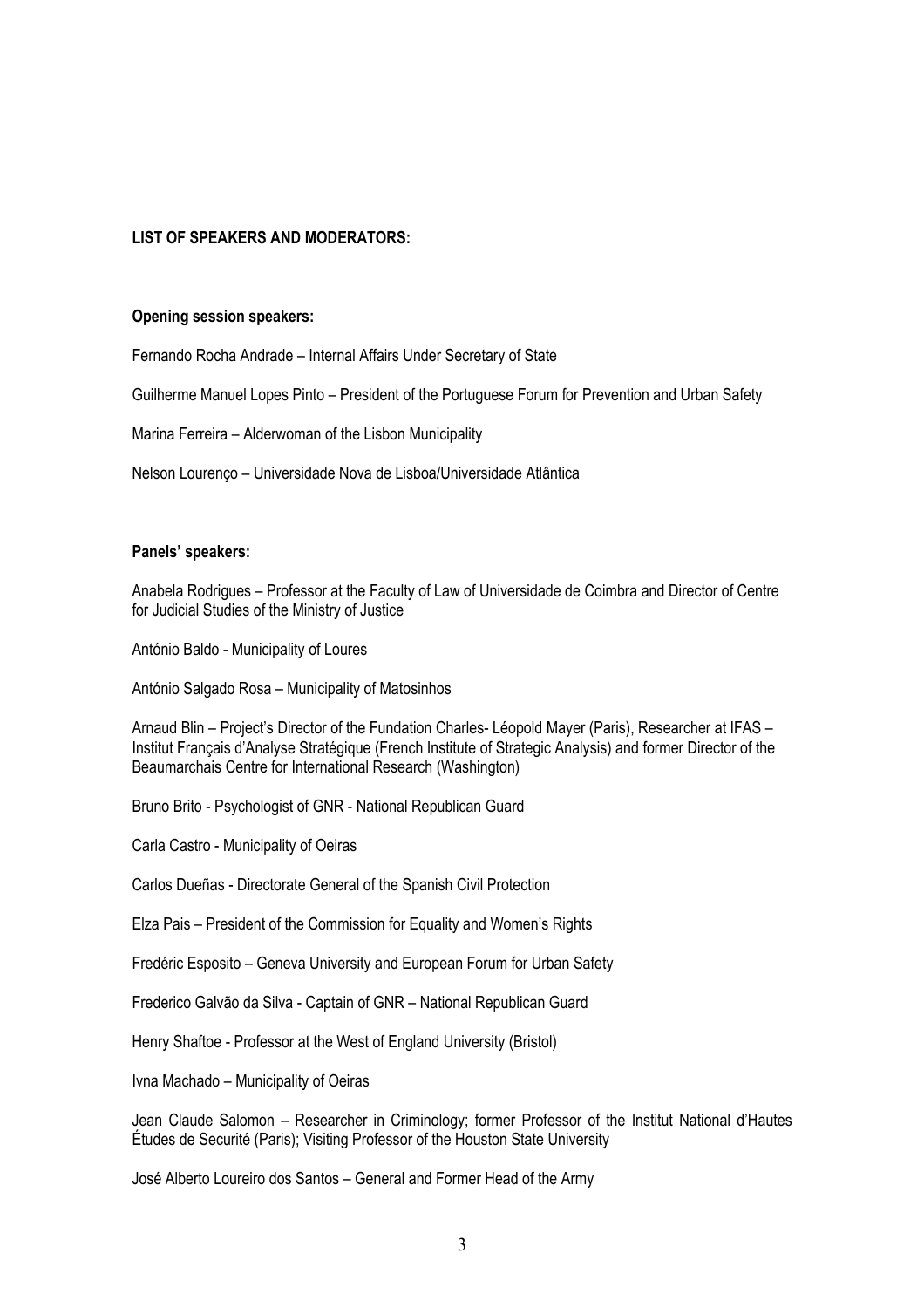Justyna Kulach – European Forum for Urban Safety

Luís Carvalho da Silva – Municipality of Sintra

Manuel João Ribeiro – Vice-President of the National Service for Fire and Civil Protection

Paulo Gomes - Superintendent of Polícia de Segurança Pública (Public Security Police) and Deputy Secretary-General of the Security Coordination Office

#### **Closing session speakers**

Arnaud Blin - Project's Director of the Fundation Charles- Léopold Mayer (Paris), Researcher at IFAS – Institut Français d'Analyse Stratégique (French Institut of Strategic Analysis) and former Director of the Beaumarchais Centre for International Research (Washington)

Helena Rego – Security and Intelligence Service

Nelson Lourenço – Universidade Nova de Lisboa/Universidade Atlântica

Nuno Severiano Teixeira – Minister of Defence

#### **Panel's moderators:**

João Lázaro – Portuguese Association for Victim Support

José Luís Pinto Ramalho – General, Director of Instituto de Estudos Superiores Militares

Juan Mozzicafredo – Professor at Instituto Superior de Ciências do Trabalho e da Empresa

Leonardo Matias – Ambassador

Luís Baptista – Professor, Deputy Director of Faculdade de Ciências Sociais e Humanas/Universidade Nova de Lisboa

Manuel Lisboa – Director of SociNova/Professor at Faculdade de Ciências Sociais e Humanas/Universidade Nova de Lisboa

Vasco Rato – Professor at Universidade Atlântica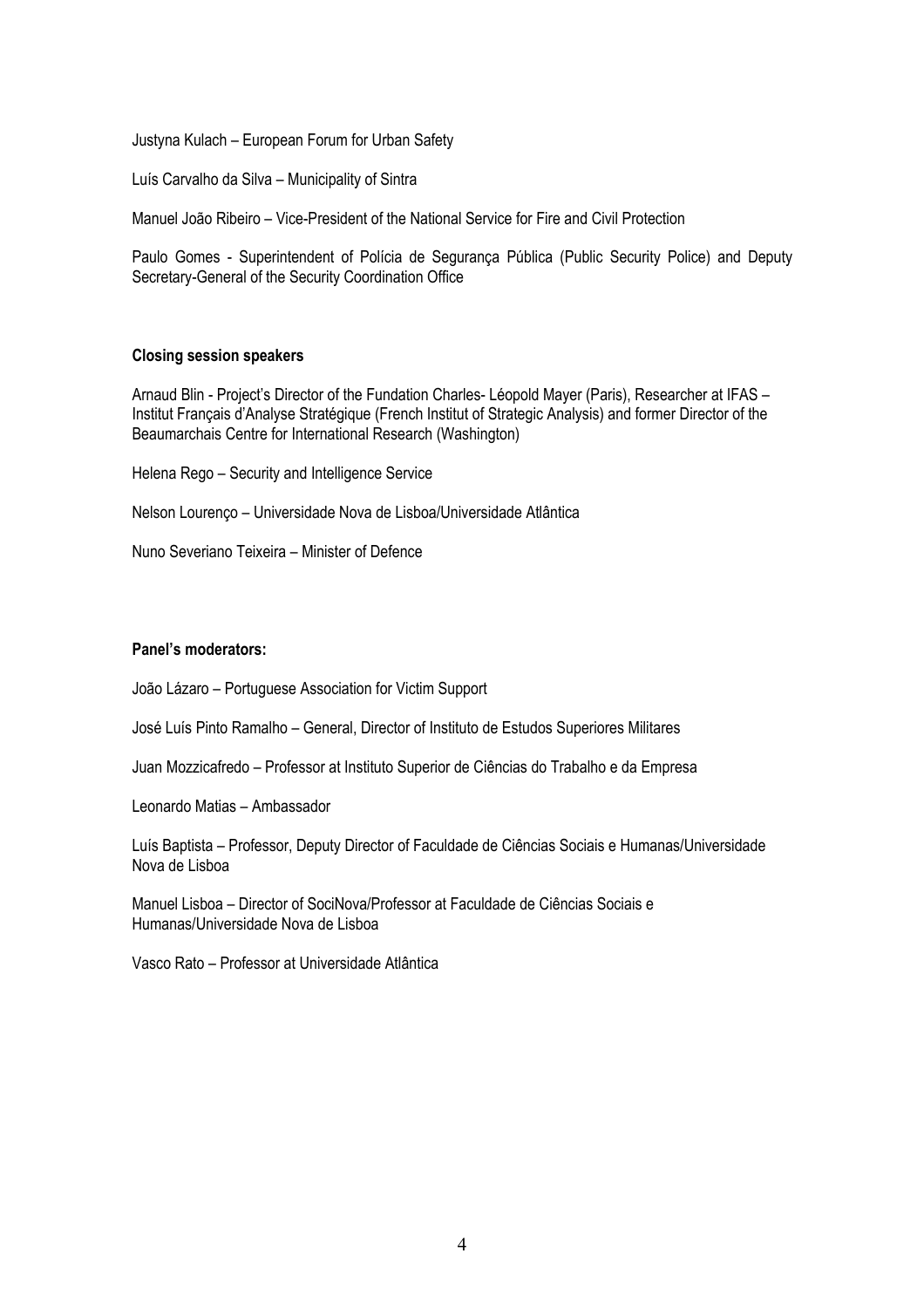#### **ACKNOWLEDGEMENTS**

the "Cities Against Terrorism: Risk Reduction and Crisis Management" seminar took place in Lisbon on the 26<sup>th</sup> and 27<sup>th</sup> of October. It was organised by Universidade Nova de Lisboa<sup>1</sup> in cooperation with Universidade Atlântica, within the project "Cities Against Terrorism" promoted by the European Forum for Urban Safety and sponsored by the European Commission through its Project "Victims of Terrorist Acts".

We are grateful to the many people and institutions who generously shared their time and knowledge, contributing to make this seminar possible. We would like to stress our thanks to the speakers and moderators on the several panels and at opening and closing sessions for their contribution to the debate of a subject which is one of contemporary societies' major concerns.

We were honoured by the fact that the seminar counted on the sponsorship of the Minister of State and Internal Affairs, Mr. António Costa. The Municipalities of Lisboa and Oeiras also provided essential support to the organisation of the Seminar. Again, to them goes our utmost sincere gratitude.

*Nelson Lourenço (Scientific Coordinator) Graça Frias* 

<sup>&</sup>lt;sup>1</sup> Through SociNova, Gabinete de Investigação em Sociologia Aplicada (Applied Sociology Research Centre), TIRAR Faculdade de Ciências Sociais e Humanas.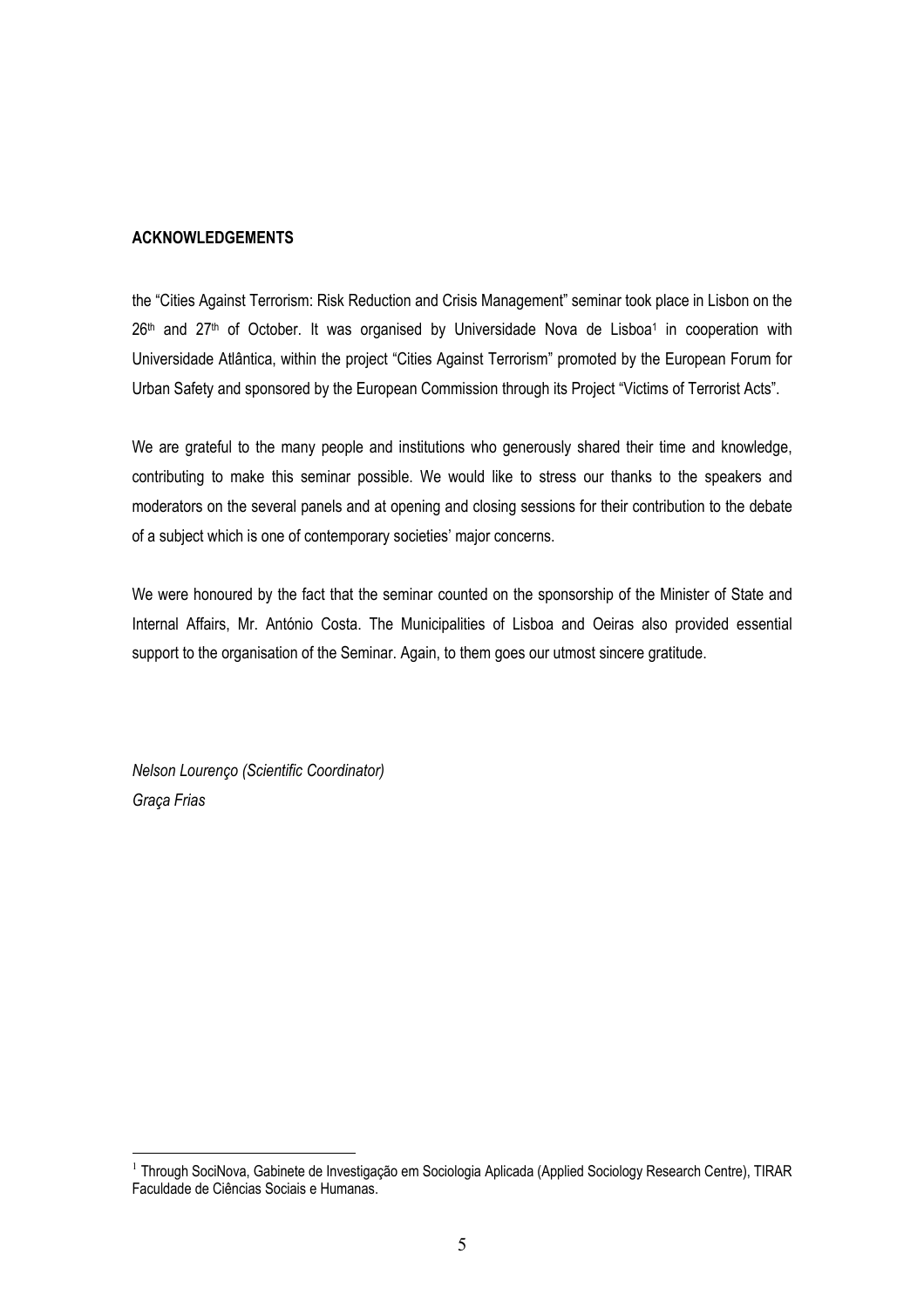#### **EXECUTIVE SUMMARY**

 $\overline{a}$ 

This report summarises the main contents and conclusions of the "Cities Against Terrorism: Risk Reduction and Crisis Management" seminar, which took place in Lisbon, on the 26<sup>th</sup> and 27<sup>th</sup> of October. It was organised by Universidade Nova de Lisboa<sup>2</sup> in cooperation with Universidade Atlântica, within the project "Cities Against Terrorism" promoted by the European Forum for Urban Safety and sponsored by the European Commission through its Project "Victims of Terrorist Acts". It was sponsored on a national level by the Minister of State and Internal Affairs, and the municipalities of Lisboa and Oeiras.

The main aim of the seminar was to contribute to the public discussion about terrorism (and also to draw local municipalities into it), namely how to reduce risks of a threat and manage crises effectively in case of attack. Although Portugal has not had direct experience the public was quite receptive to its discussion, as proven by the large number of participants from a wide range of Portuguese institutions.

In fact, 104 people altogether participated in the seminar. All Portuguese police forces were represented (**PSP**: Polícia de Segurança Pública, *Public Security Police*; **GNR**: Guarda Nacional Republicana, *National Republican Guard;* and **PJ**: Polícia Judiciária, *Judiciary Police*), as well as the Immigration and Intelligence Services (**SEF**: Serviço de Estrangeiros e Fronteiras, *Foreign Nationals and Borders Service*; and **SIS**: Serviço de Informações de Segurança, *Security Intelligence Service*, respectively).

Among other institutions represented at the seminar were Universities and municipalities from the Lisbon and Oporto metropolitan areas (Lisbon, Loures, Oeiras, Sintra; and Oporto and Matosinhos, respectively)<sup>3</sup>, governmental institutions as the Security Coordination Office, the General Inspectorate of Internal Affairs and the Firemen and Civil Protection Services (Ministry of the Interior), the Centre for Judiciary Studies (Ministry of Justice ) and the Commission for Equality and Women's Rights) and participants from the Ministry of Foreign Affairs and the Ministry Council Presidency. The victim support organisations (**APAV:** Portuguese Association of Victim Support; and the Crime Victims Protection Committee) were also present.

<sup>&</sup>lt;sup>2</sup> Through SociNova, Gabinete de Investigação em Sociologia Aplicada (Applied Sociology Research Centre), TIRAR Faculdade de Ciências Sociais e Humanas.

<sup>3</sup> The municipalities of Oeiras, Sintra, Loures and Matosinhos integrate the Portuguese Forum for Prevention and Urban Safety.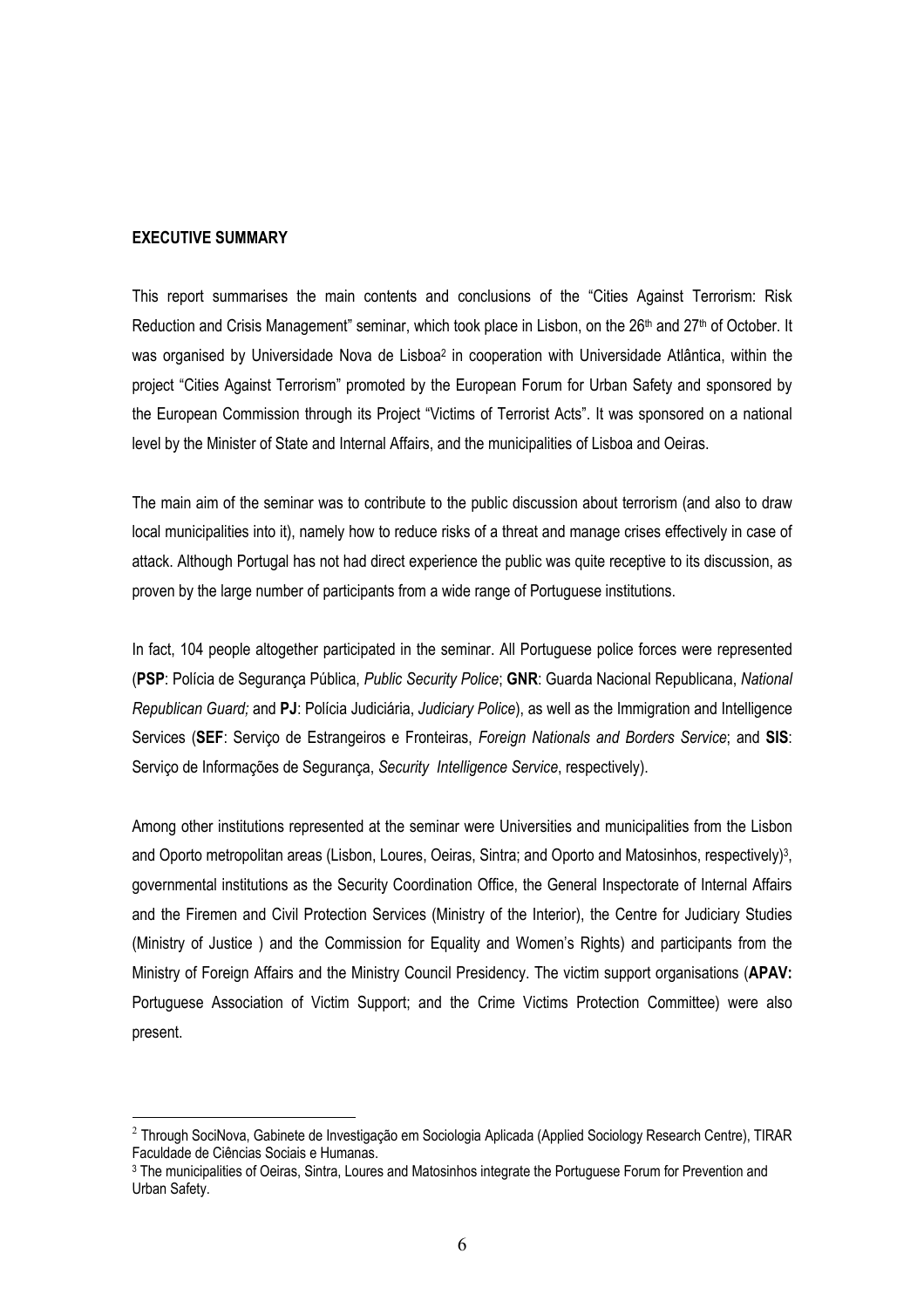The seminar was also attended by international specialists (from the French Institute of Strategic Analysis, France; the University of West of England, UK; the Houston State University, USA; and the Directorate General of the Spanish Civil Protection, Spain).

The opening session was attended by the Secretary of State for Internal Affairs and the closing session was presided by the Minister of Defence.

Four main themes were discussed during the seminar: Long Term Action in Dealing with Terrorism; Crisis Management and Emergency Response; Victims of Terrorism Support; and The Role of Local Authorities in the Face of the Terrorist Threat.

Some of the subjects discussed within the Long Term Strategies in Dealing with Terrorism include the definition of terrorism and the perception of whether nowadays the phenomenon is different from what it used to be in previous centuries; strategic vectors to adopt in combating terrorism, paying particular attention to prevention and to the need to guarantee a balance between security, the fight against terrorism and basic human rights.

As for crisis management and emergency response, the Spanish experience in crisis management in the aftermath of the Madrid bombings of March 11 allowed participants to share their experience regarding which procedures to adopt in case of a major incident and which measures to be taken for action improvement. The role of the Portuguese National Authority for Civil Protection was also debated.

Regarding victim support, the debate focused on good practices in supporting victims in the immediate outcome of a major incident (particularly based on the experience of the Critical Incident Management Team of GNR) and the important contribution of restorative justice to the safeguard of victims' rights at several levels during the long process of recovery.

The panel dealing with the role of local authorities in the face of terrorist threats integrated representatives from municipalities which presented their points of views regarding measures undertaken/in need to be undertaken in terms of terrorism prevention.

It is worth mentioning that the perspectives on terrorism presented in this report reflect the speakers' points of view on the subject.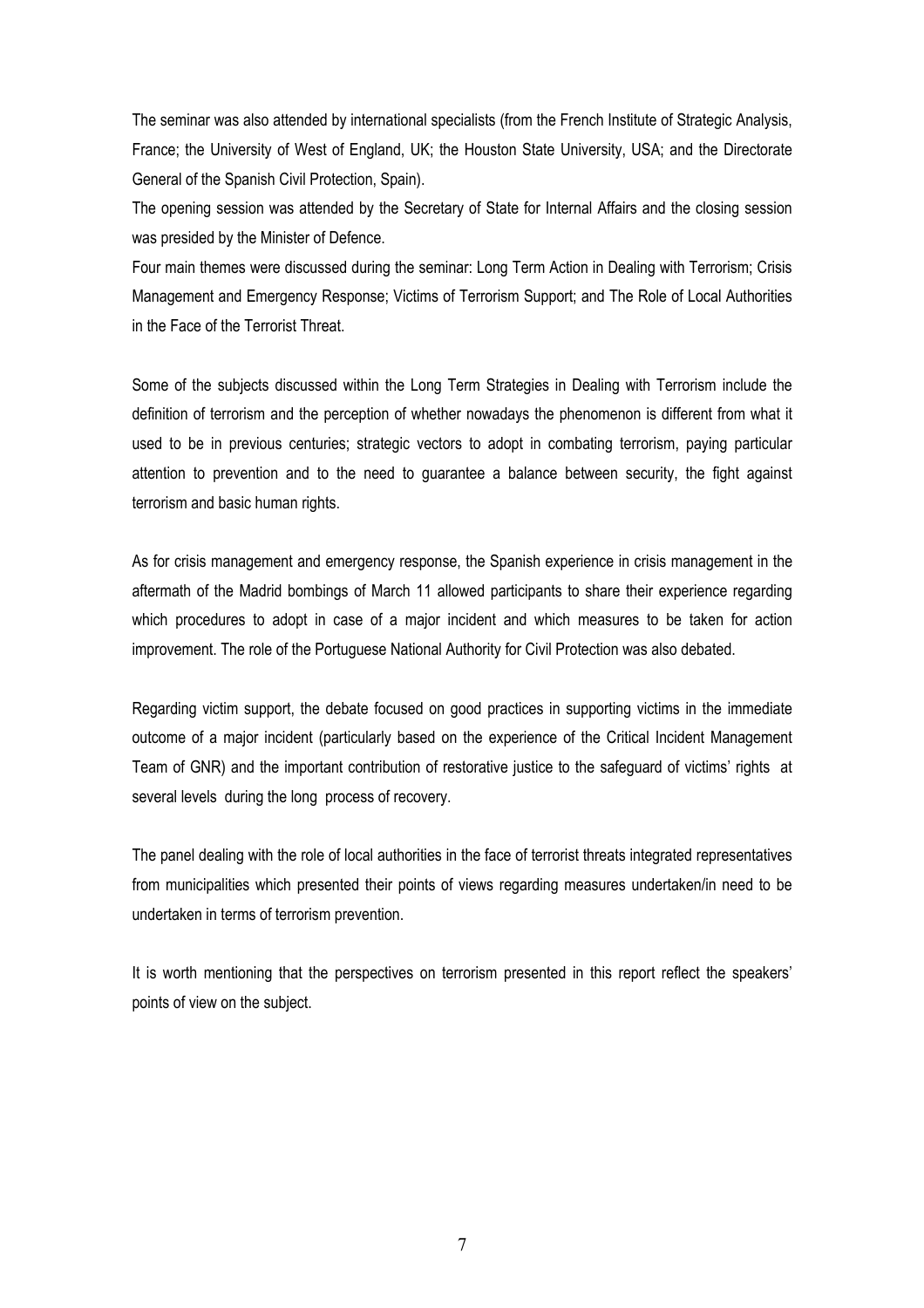#### **1. LONG TERM ACTION IN DEALING WITH TERRORISM**

Thinking about strategies to deal with terrorism implies being aware of what terrorism is and whether it nowadays assumes new forms or is in some way similar to what it used to be. The combining of more traditional means and a preventive approach in combating terrorism, as well as the risks this combat may carry in terms of undermining social democratic structures, were some of the issues debated within this frame of work. This chapter is based upon the papers presented by Arnaud Blin, José Alberto Loureiro dos Santos, Henry Shaftoe, Jean-Claude Salomon, Elza Pais and Paulo Gomes.

#### **1.1. Terrorism in Contemporary Societies**

 $\overline{a}$ 

There is no agreed definition of terrorism in international law and politics. Nonetheless, it was agreed that one of the common points of the debate is that terrorism can be defined as an act aiming to kill or seriously injure civilians and/or seeking to intimidate an entire population. Some consider contemporary terrorism a new phenomenon: terrorists seek to generate maximum terror through the death of a maximum number of people. Adding to this, terrorists do not only accept to sacrifice their own lives but are even willing to do it for a cause. Another important point is that the frontiers between internal and external security have vanished since the criteria commonly used to distinguish between them – threats coming from inside vs the outside of the country – cannot be applied in the case of a terrorist attack.

Yet, Arnaud Blin stated that there are several similarities when compared to certain forms of terrorism that emerged in previous centuries. On the one hand, Al-Qaeda bears similarities to terrorist groups from previous centuries4; on the other, the cities, especially big ones, have always been a target for attacks and the stage of terrorist activities. Nowadays, much as before, the city, being synonymous with democracy, industrialisation, capitalism and modernisation represents everything which needs to be eliminated and purified, having become the symbol of all evil. One could also consider that for governments cities are the symbol of legitimacy, the very thing that terrorist groups seek.

 $4$  "the Zealot sect of the 1<sup>st</sup> century, the Assassins of the 11<sup>th</sup> and 12<sup>th</sup> centuries and even the forms of terrorism that appeared during the second half of the 19th century". (BLIN, Arnaud).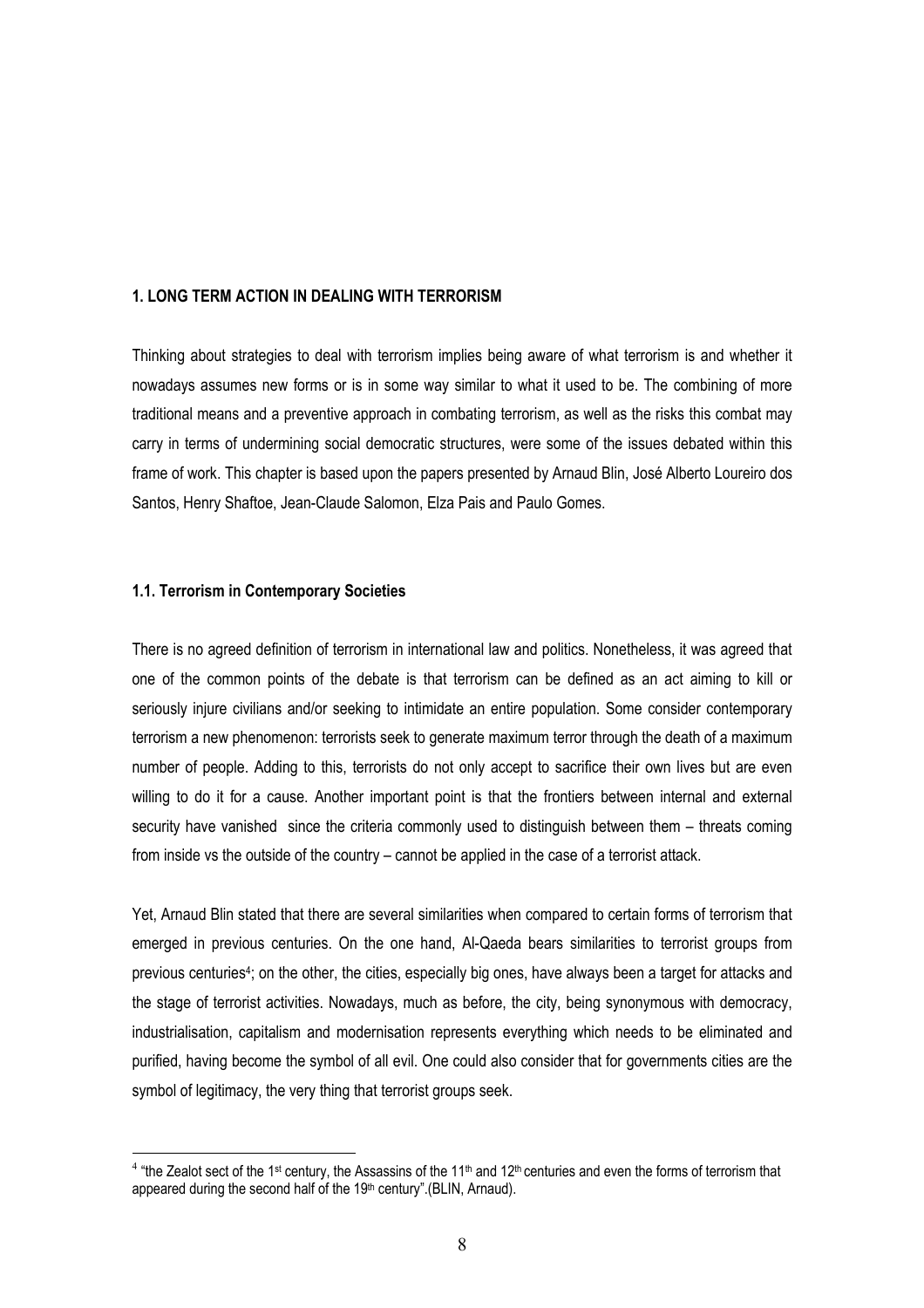Furthermore, Blin recalls that earlier forms of terrorism resembled those of numerous groups from the 19th and 20th centuries which were labelled *armies of national liberation*. Hamas, for instance, although perceived as an organised Islamic radical movement is essentially a nationalist movement that chose Islam as its ideological support. Similarly, Chechnya falls mainly within the same category. The techniques adopted by contemporary and earlier terrorist groups are also similar, with the use of simple explosives being a prime choice.

#### **1.2. Strategies to Combat Terrorism**

According to José Alberto Loureiro dos Santos, some strategic vectors are fundamental in combating terrorism:

- a continuous and permanent effort to maintain security in our societies (through the use of police and judicial instruments, the intelligence services, communications and, as a last resource, the armed forces inside or outside the national territory – preventing the access of terrorist organisations to the country and dismantling the ones already in it). These kind of measures fit in with what the U.S.A National Strategy to Combat Terrorism, announced this September, calls a short term approach;
- to make an effort to minimise/abolish the political, economical and social conditions that favour terrorism emergence (e.g. supporting the government and economic development, promoting democratic institutions and reinforcing democracy wherever possible, eradicating epidemics, desertification and so on), aiming for medium to long term effects;
- a dynamic ideological combat through showing the advantages of guarantying respect for human rights in what concerns the well-being of the whole society.

Although the armed forces can play a role in combating terrorism, the best answer to a terrorist attack must be based on prevention, preferably of a non-military nature. The participation of the armed forces in the fight against terrorism must always be seen as a last resource. Their participation can even consist of non-specifically military activities (e.g. emergency response; finding, manipulating and cleaning biological, radiological, chemical products and/or explosives) or the use of their abilities in combat (terrestrial, aerial or naval) or in controlling frontiers. Furthermore, the presence of the armed forces in conflict situations does not necessarily imply that they will have the command of the situation.

Therefore, one of the major notions in terms of combating terrorism has to do with the fact that one must not only deal with the issue in terms of an immediate answer but also in a long term perspective, related to prevention of future threats.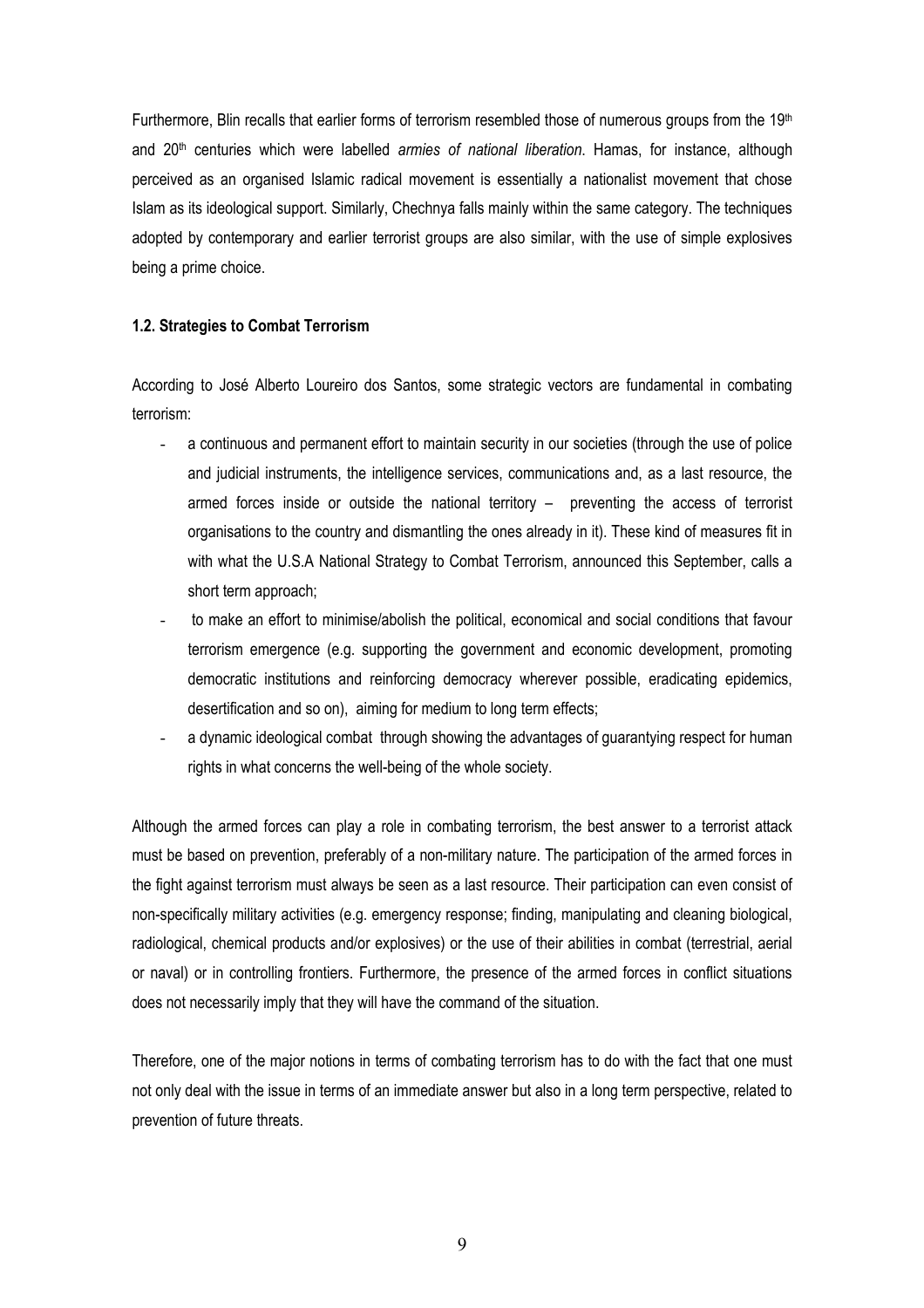#### **1.3. Prevention of Terrorism**

How can we prevent this sort of threat? One of the perspectives presented at the seminar, by Henry Shaftoe, states that terrorism is another way of crime, an act prohibited by law. He then states that the prevention of crime in general can therefore constitute a lesson in dealing with terrorism, in the sense that more effort must be put into preventing it than in reacting to it.

The main aim is to manage and minimise terrorism, not to eliminate it. In preventing terrorism more psychological and sociological tools should be used, bearing in mind concepts such as those of *subcultures* and *affiliation*, among others.

According to Shaftoe, terrorism and ordinary crime share common backgrounds and disaffection, resulting of three main factors: individual, organisation and environment. People who engage in terrorism live in the same cities as those involved in urban violence and share some symbolic values. Simply, terrorists' violence is more focused and organised than that of youths engaged in urban violence. Today's terrorists are part of networks, a factor that distinguishes terrorist activities from urban violence or other criminal activities in general. In fact, from selection to training and attacking the network is a central aspect in terrorism.

We need to address the reasons behind so many becoming indoctrinated, alienated and angry to a point where they are motivated to commit acts of terrorism. We should also turn to history and parallel examples (such as war on drugs and other global threats) and look for other ways to manage conflict.

Trying to dissuade terrorists through the criminal justice system has not yet proven effective. Even the most severe punishments (such as the death penalty) are useless since the terrorists are willing to sacrifice their lives. Deterrence through criminal justice, militaristic and opportunity reduction methods may be necessary as a short term course but such approaches carry some risks, namely making the aspiring terrorist even more devious and inventive.

What, then, should one towards a policy of prevention? From Jean-Claude Salomon's perspective, laicism can be part of the solution, separating the State from religion and trying to form a platform of understanding.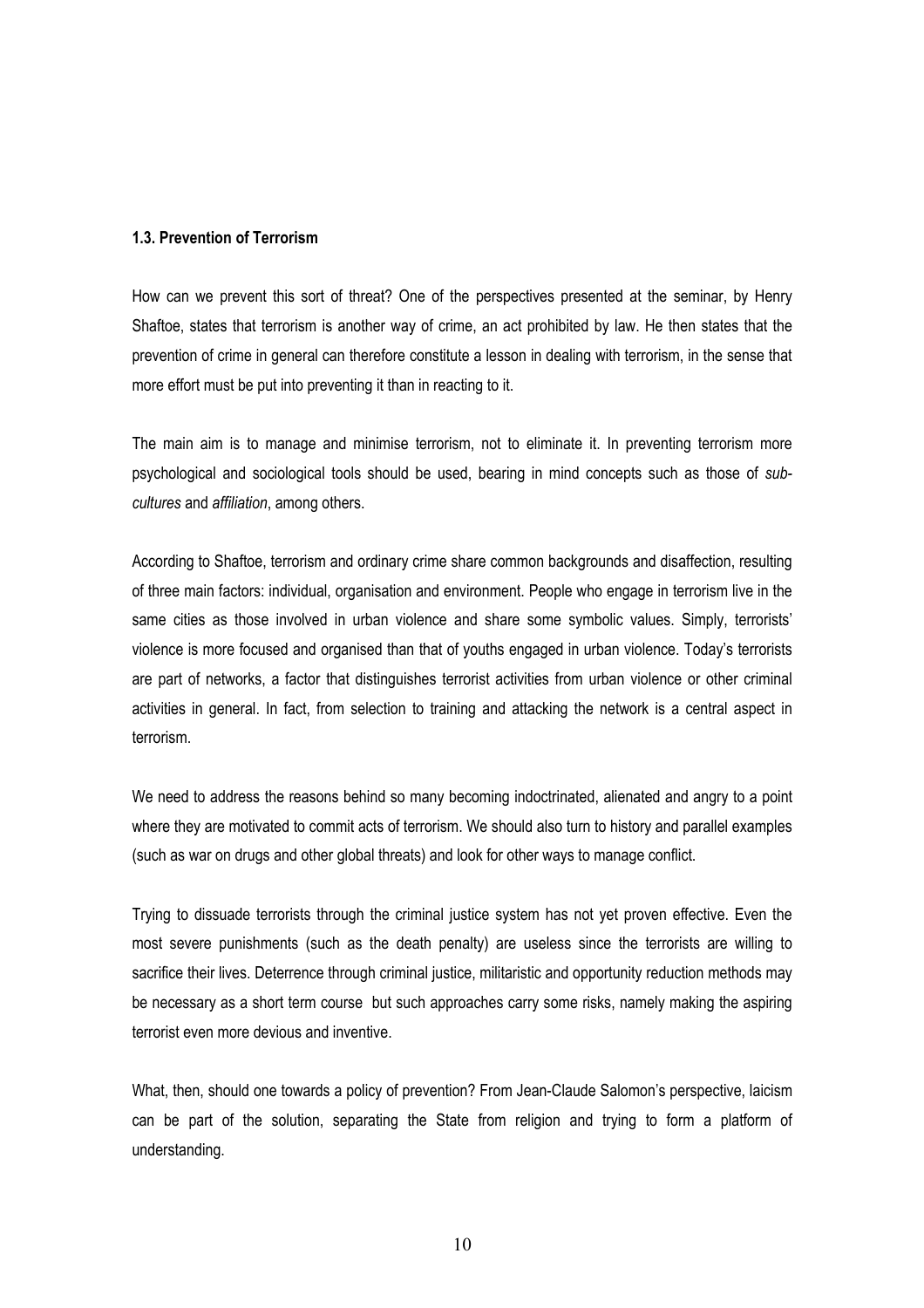Trying to prevent people from embracing causes that lead to terrorism or approval of its actions is also a matter of importance. It means developing policies at social, political, economical and educational levels which contribute to reduced discrimination and disaffection within communities. One should also mobilise members from specific and concerned communities (e.g. moderate Muslims) and involve them in this process. There is some evidence that routine behaviour modifications of specific group members are indications of involvement in terrorist activity. Therefore, attention must be paid to such changes, such as abandoning a normal Western lifestyle to embrace highly religious practices (especially where women are concerned) or the reverse, reverting from religious practice to Western behaviour without apparent cause (e.g. shaving off one's beard).

Understanding who the terrorists are may also be fundamental. What sort of people are they? Why did they choose to commit terrorist acts? One may tend to see them as some sort of monsters, to think that they are insane or mentally ill. Yet, several studies show that they fit in with what one tends to consider "normal people", though some may suffer from the results of past PTSD or personality disorders. In society we deal with people who can potentially become terrorists daily, either because they're angry or unsatisfied with their situation or with society in general<sup>5</sup>. Some of these people will merely adopt an attitude of indifference, others will go further.

Be that as it may, becoming a suicide bomber or a terrorist in general is a long and complex process. One simply does not decide to join on the spur of the moment. It is not a mere question of being taught a few lessons, making a bomb and detonating it. It requires dedication, commitment, group involvement and dehumanisation, a process during which the terrorist will progressively no longer regard common citizens as humans anymore. The latter is absolutely essential because, at the onset, the potential terrorist is quite human and committing terrorist attacks would otherwise be unbearable for most individual members. The sermons and videos used by so-called radical Islamic groups throughout the world can be seen as a good example of this: Westerners are depicted as cold-blooded killers of children, as robbers of land and resources who use military force against resistance.

The process of becoming a terrorist may also be seen as a form of empowerment. Although this word is generally used in a different context, one can understand its application within this scope if we make the connection between empowerment and being able to control one's life and environment, a matter of selfidentity, self-esteem and honour. In urban violence the control has mainly to do with "territory", whereas terrorists have control over "their cause, their identity". With urban youth self-esteem comes from peer recognition. With terrorists it comes from other members of the movement and the religious dimension of reward in an afterlife. Becoming a suicide bomber is also in some way connected to the rites of passage

<sup>&</sup>lt;sup>5</sup> As shown, for instance, by the high rates of people abstaining from voting in the elections.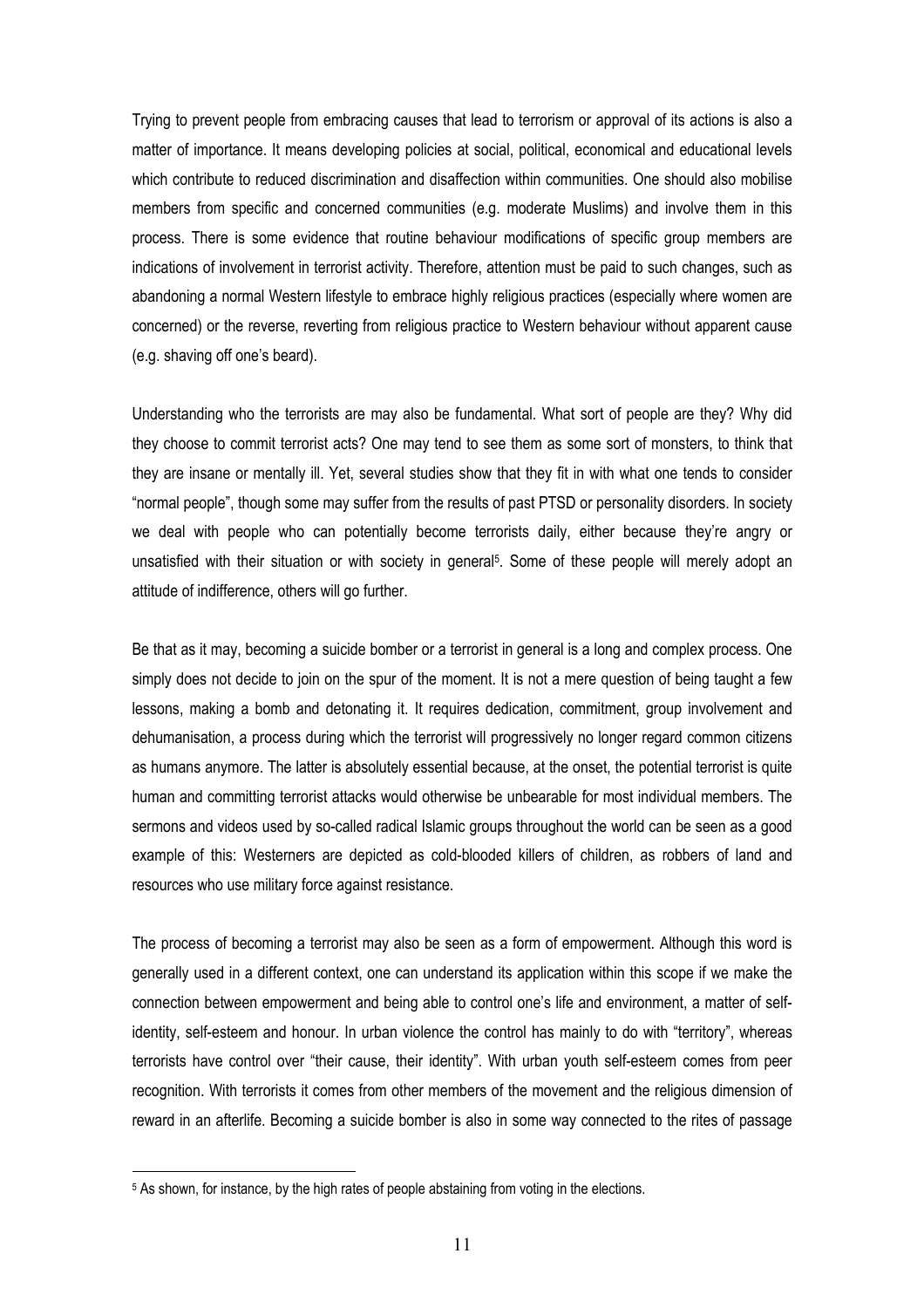several societies have always had, which here add meaning to the terrorist's life: martyrdom may be useful in conveying a certain statute and helps prove oneself to others.

As Jean-Claude Salomon refers, being involved in terrorist activities does not necessarily mean becoming a suicide bomber. There are other kinds of participation such as logistics, information or planning. Besides, many people, although not directly involved in terrorism, share some of the terrorists' points of view, opinions and causes. Results of an inquest revealed that around 16% of the interviewees classified the London bombings as justifiable. Also, many people agreed with the IRA's perspective that the English army should abandon the North of England and a considerable amount of the Basque population expresses a subtle support to ETA.

History itself can also be on the terrorists' side: some which used to be considered terrorists later became political leaders. Interventions on behalf of the environment or animals' rights defence are sometimes undertaken with resource to violent means.

#### **1.4. The Role of Women in Conflict Resolution**

As Elza Pais refers, women and children are particularly vulnerable groups in conflicts throughout the world. Rape of women, for instance, has frequently been considered a winner's right in times of war, even recently (war in Bosnia, conflicts in Rwanda).

And yet, although one of the most common stereotypes is that of the "eternal victim", impotent, passive and rarely seen as active and dynamic, it is known that this does not fully correspond to reality. Tradition shows us how, from the most remote ages, birth and death have been women's responsibility. Women are also effective in organising support and treatment of other victims and of the wounded. Everywhere they guarantee the maintenance and supply of basic needs and the management of human resources. Female volunteers in several NGO's have shown how their work and support is essential in situations of conflict and violence. Also, well-intentioned women in countries at war have met with leaders in order to find solutions and mediation. This happened with Israeli and Arab women, Bosnian, Serbs and Croats. Women around the world have thus insisted upon a peace culture, often against all odds and subjected to criticism from both sides.

In the 21<sup>st</sup> century the international recognition of the fundamental role of women, not only in emergency situations but also in the tasks of conflict prevention, support management and peace building and maintenance, has finally led to the conclusion that women should have representation among those who help prevent and remedy the conflicts and participate in peace building.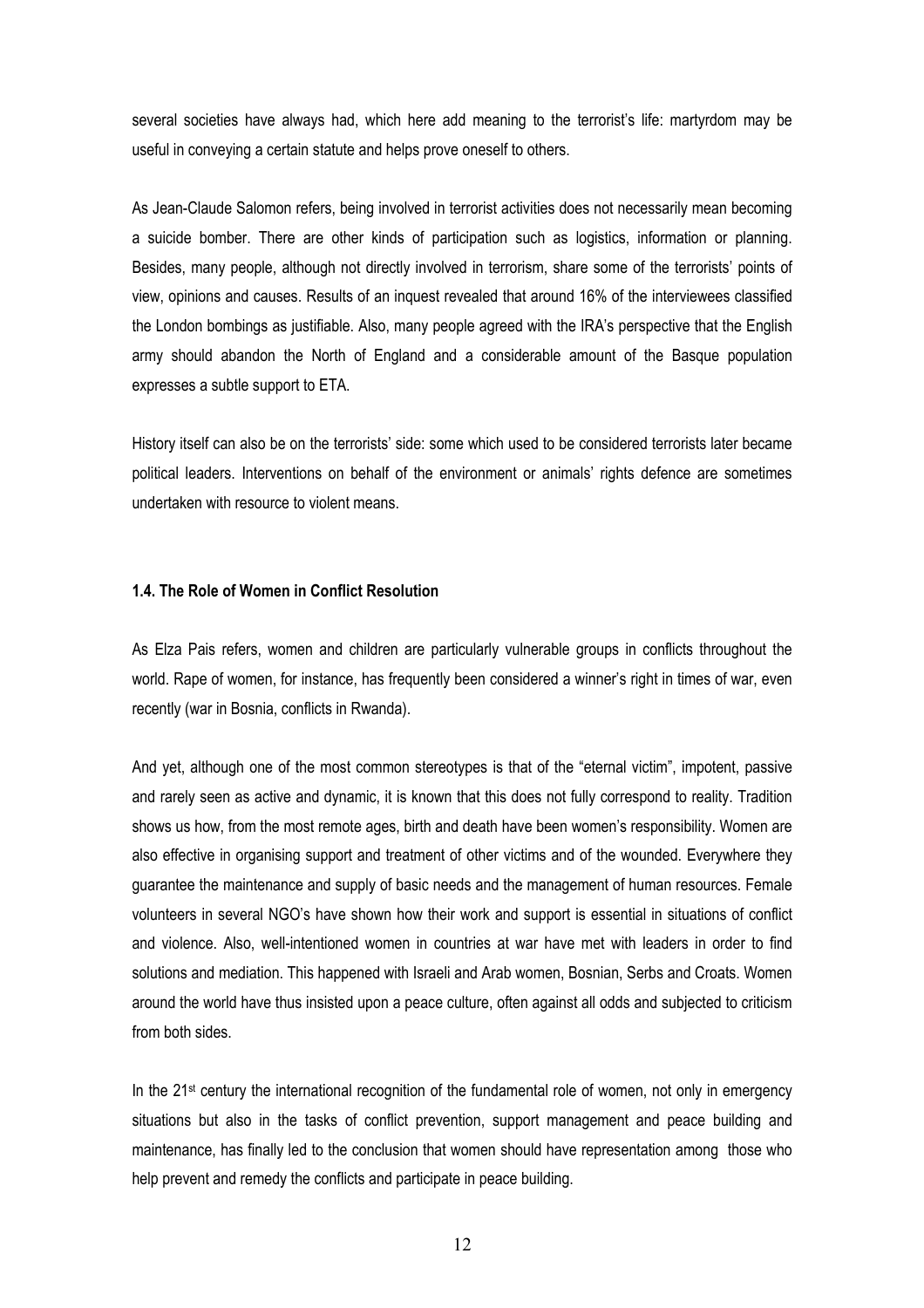The Resolution 1325 of the United Nations, approved in 2000, recommends that *the Member States guarantee an increasing presence at every level of the decision making, in the national, regional and international institutions and in the mechanisms to prevent, manage and solve the conflicts.*

What can women do in case of a terrorist attack, indiscriminate and directed at civilian populations? From Elza Pais point of view, they can play a role in prevention and victim support. The war in Bosnia-Herzegovina was a remarkable example of good practices in this respect: groups of women of different faiths and ethnicities met and dialogued, searching for common causes.

Pais refers that instead of accumulating weapons for national defence the female conception of security consists of promoting truly enlightened security which may guarantee psychological, economic and social well-being. To women security means not only being protected from war threats but also from the risk of harassment and violence at home, at work or on the street.

Studies by the Council of Europe concluded that there is a need for the active involvement of women in transforming culture and in the negotiation of multicultural and religious dialogue mechanisms so as to understand, acknowledge and respect gender and value differences.

Several recommendations, both from the United Nations and the Council of Europe, point to the need to take into account not only women's or pacifist organisations (the latter often also led by women), but also the need for reinforced attention and care towards the participation of women in the peace construction and reconciliation processes, as well as in their training to an egalitarian participation in the official negotiations to peace.

So, the Global Agenda of the Beijing Platform of Action has defined the following strategic objectives:

- 1) To increase the participation of women in conflict resolution at decision-making process levels and to protect women that live in armed or other kind of conflict situations or under foreign rule;
- 2) To reduce the excessive military expenses and limit arms availability;
- 3) To promote non-violent ways of conflict resolution and to reduce the incidence of human rights violations in conflict situations;
- 4) To promote the contribution of women to the creation of a peace culture;
- 5) To provide protection, assistance and training to refugees and internally displaced women;
- 6) To provide assistance to women living in colonies and territories without autonomy.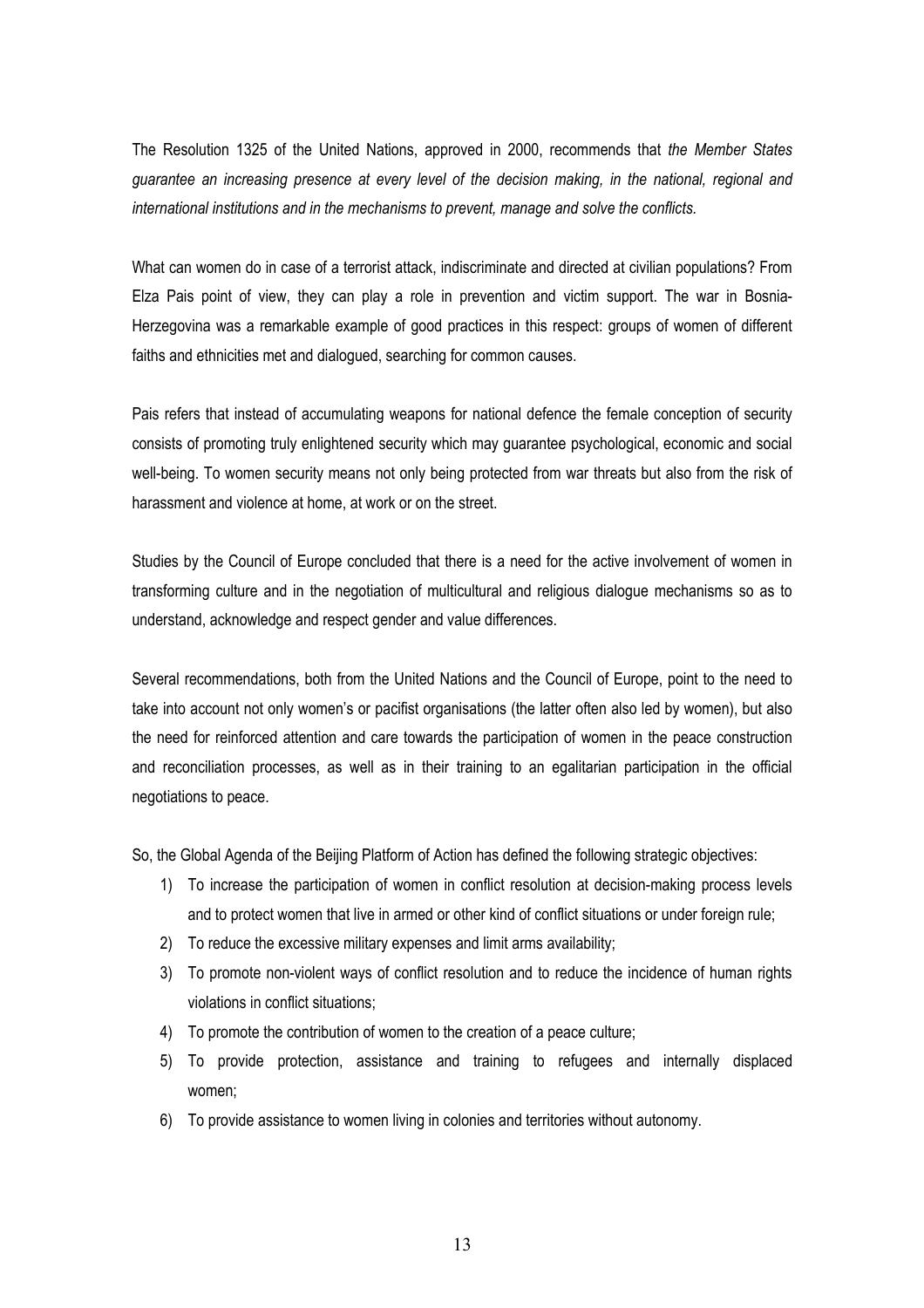In order to be able to build peace one needs to take into account armed conflicts and terrorism issues also in terms of gender: only when working together can men and women reduce the costs of war and violence effectively.

### **1.5. The security of Major Events6**

Europe is going through a generalised process of change, growth, diversification and reinforcement. Globalisation generates multiple connections and reinforces European integration in the global society. Despite bringing new opportunities (freedom of movement, prosperity, internet, human rights and democracy or technological innovation and new opportunities for wellbeing), it also carries new threats, risks and vulnerabilities. These include international terrorism, trans-national organised crime and weapons of mass destruction, regional conflicts and humanitarian crises, among others. The new threats are more diversified, less visible and predictable, and can come from the inside or the outside of the European Union, being interrelated (e.g. trafficking, terrorism).

The 11th September symbolically marks the beginning of a new international order. The States have to re-evaluate their abilities and vulnerabilities in terms of security, generating a reflection about the possible need for a new paradigm based upon a new security governance, effective coordination and exchange of information and intelligence, the integration of aspects of security, protection and defence and the reinforcement of the mechanisms for international cooperation.

One of the consequences of this change in the paradigm of security and public order will be the reform of the traditional models of events security management, especially those which, for several reasons, assume an international dimension or impact. This whole new context of security requires new answers, namely the internationalisation of security politics through intensifying cooperation and coordination and combining means (police, intelligence, justice, economy, finance, science and diplomacy). It also calls for a new take on security, in which several aspects must be present: an internal and external dimension, civil and military means, the integration of security and safety concepts, public and private supply, the national and local dimensions and public and private partnerships.

<sup>&</sup>lt;sup>6</sup> The comments on this point were based upon the paper presented by Paulo Gomes.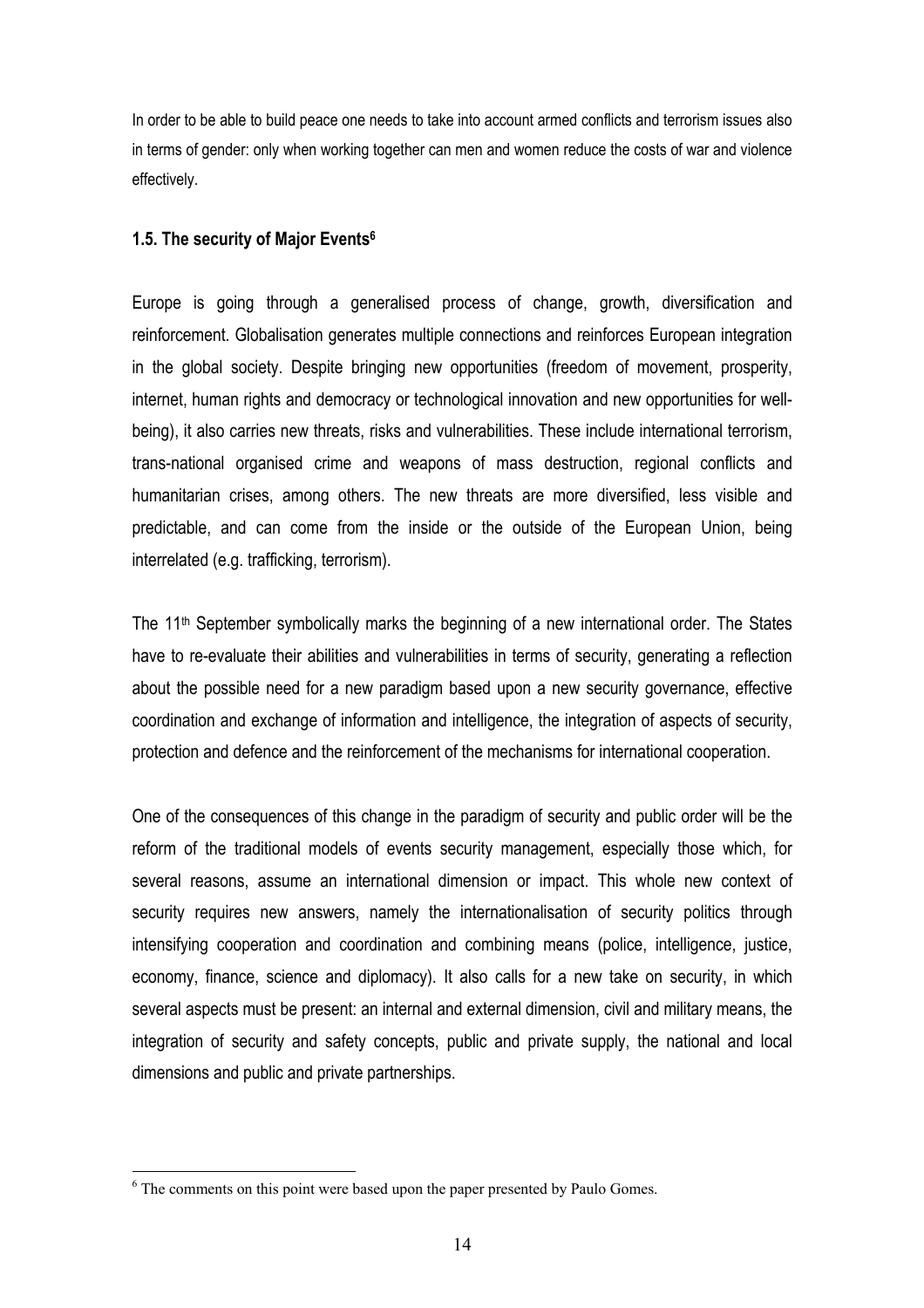The big international events are related to questions of security. Their importance has been increasing, particularly for those dedicated to sports or high level summits, and their dimension or visibility may attract terrorism and activities related to organised crime. They offer the organising countries an opportunity to reinforce their competence in this new security of government, and also contribute to the exchange of information, experiences and good practices.

Regarding big events' security, there are some critical factors. The priorities must be prevention, dissuasion and cooperation, and it is also necessary to evaluate threats and risks (in terms of public order, public health and safety, crime, terrorism and other contingencies), implement security and protection measures and be prepared to deal with all sorts of management crises.

Some of the measures that must be taken in terms of public and security order include:

- effective exchange and treatment of police information at an international level but also considering the national network;
- articulation of information, security, judiciary and bordering politics;
- creating a national strategy and central structures for coordination and cooperation (organisers, security forces, services and organisms, Security Coordination Office);
- integrated prevention of crime associated with international events;
- police planning according to the risk of the city and of the event;
- awareness campaigns within the local population.

These measures have to be planned and implemented in close articulation with the local municipalities bearing in mind the following aspects:

- cooperation with the public and private security structures;
- external emergency plans;
- improvement of the environmental conditions of public spaces;
- prevention of undesirable behaviour;
- improvement of accesses and public network transports;
- hospitality policy;
- awareness of the local population;
- alternative areas for housing and catering.

Some steps have been taken regarding cooperation on an European level in terms of security of major events. There is a Strategy and Action Plan of Counter-Terrorism for the EU and soon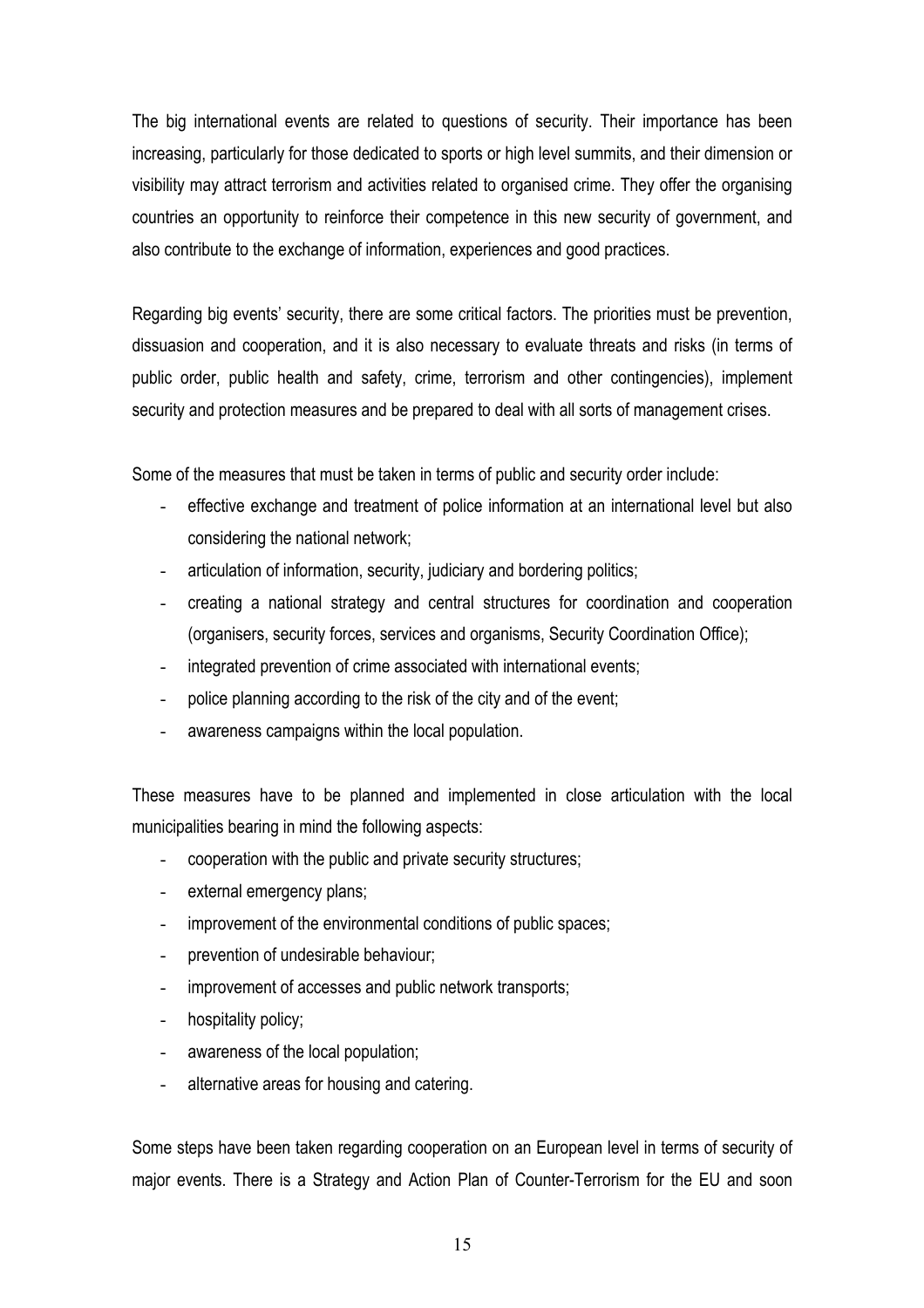there will be a European Strategy of Security of Major Events. Within the program EU-SEC (UNICRI/UN) Portugal was also attributed the task of describing the *status quo* of National Programs of Research on Security of Major Events in Europe.

Still, in 2006, the ECOSOC (The Economic and Social Council of the United Nations) approved a resolution recognising the existence of an International Permanent Observatory on Major Events Security, which was already working in an informal capacity. This Observatory has recently produced a toolkit containing theoretical and methodological instruments which can serve as a guideline for the organisation of a major event.

#### **1.6. Balance Between Security and Basic Human Rights**

From Arnaud Blin's perspective, the fact that those societies which are the target of attacks are mainly democratic in its essence can constitute an additional difficulty in reacting to terrorism. A democracy allows freedom, thus allowing terrorists all the freedom they need to move about: by protecting the rights of its citizens, it also protects those of the potential terrorists. Also, free media represents a major instrument for terrorists who seek to change public opinion.

Once we feel the threats are increasing, we become more willing to renounce what we used to consider the fundamental principles of democratic societies in the name of security, and a society can more easily give way to totalitarianism. The fact that fear is present in our societies is already a victory for the terrorists. It plays an important role in undermining public confidence, in destabilising government intervention and paralysing the State. The use of force in return, the restraint or reduction of civil liberties is a mirror, mimicking the terrorists' action and effectively rewarding it. It then becomes essential that the fight against terrorism does not become an excuse for societies to undermine their democratic structures. Societies are facing a new challenge, that of having to find a balance between security and liberties and civil rights. How to face it and share the experience is one of the questions arising, having also been one of the most debated issues among the participants at the seminar.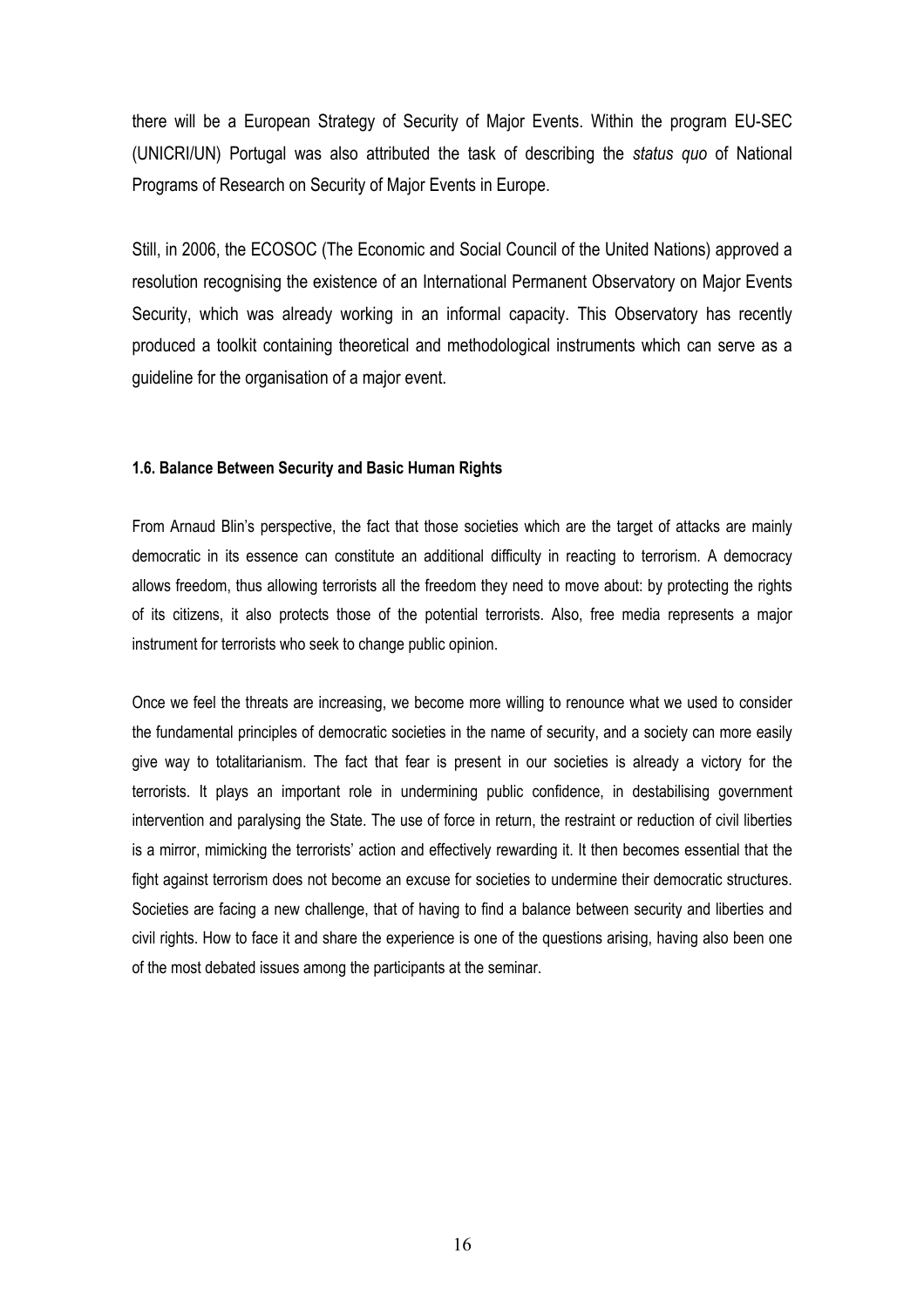#### **2. CRISIS MANAGEMENT AND EMERGENCY RESPONSE**

The main topics discussed were: which main procedures to adopt in case of a terrorist attack; the conclusions of a European seminar which took place in Spain, in 2004, to evaluate the effectiveness of the actions taken in terms of Civil Protection after the Madrid bombings; and the functions of the Portuguese Civil Protection Services and whether they are prepared to deal with crisis situations related to terrorist threats, and what role they can play in this matter.

#### **2.1. Response to a terrorist attack (Action after the 11th March Madrid bombings)**

In case of a terrorist attack, what are the main procedures to consider when responding and minimising its impact and consequences? The following comments are based upon the Spanish experience in the aftermath of the 11<sup>th</sup> March Madrid bombings, namely in the presentation of Carlos Dueñas.

There are several procedures in the place of the incident: isolating the area, evacuating the injured, controlling traffic and facilitating access to emergency services, extinguishing possible fires, risk evaluation, retrieving corpses (together with forensic experts and judicial authorities). The intervention *in situ* is concluded when one guarantees that the area is clean and safe and basic public services have been re-established.

Other fundamental issue not directly related to the place of the incident to consider in the initial response to a terrorist attack is medical and hospital assistance, providing information to the public and sheltering and offering support to non-hospitalised victims and victim families.

In both cases, action is needed at several levels, such as: security, sanitary, attention to victims and relatives, fire extinguishing and rescuing, psychological support and identification of corpses7.

In 2004, in a seminar to evaluate actions after the  $11<sup>th</sup>$  March bombings, which took place in the National School for Civil Protection, in Madrid, some conclusions were drawn aiming to improve the quality of the response:

<sup>7</sup> In the aftermath of the 11th of March, in Madrid, particular attention was paid to assisting families in identifying corpses: relatives were placed in different rooms according to the surname of the missing, and were then assisted by psychologists and priests, had food and blankets at their disposal and only two people were allowed identify the body. Access to the pavilions was strictly controlled and forbidden to the press in order to respect the families' mourning.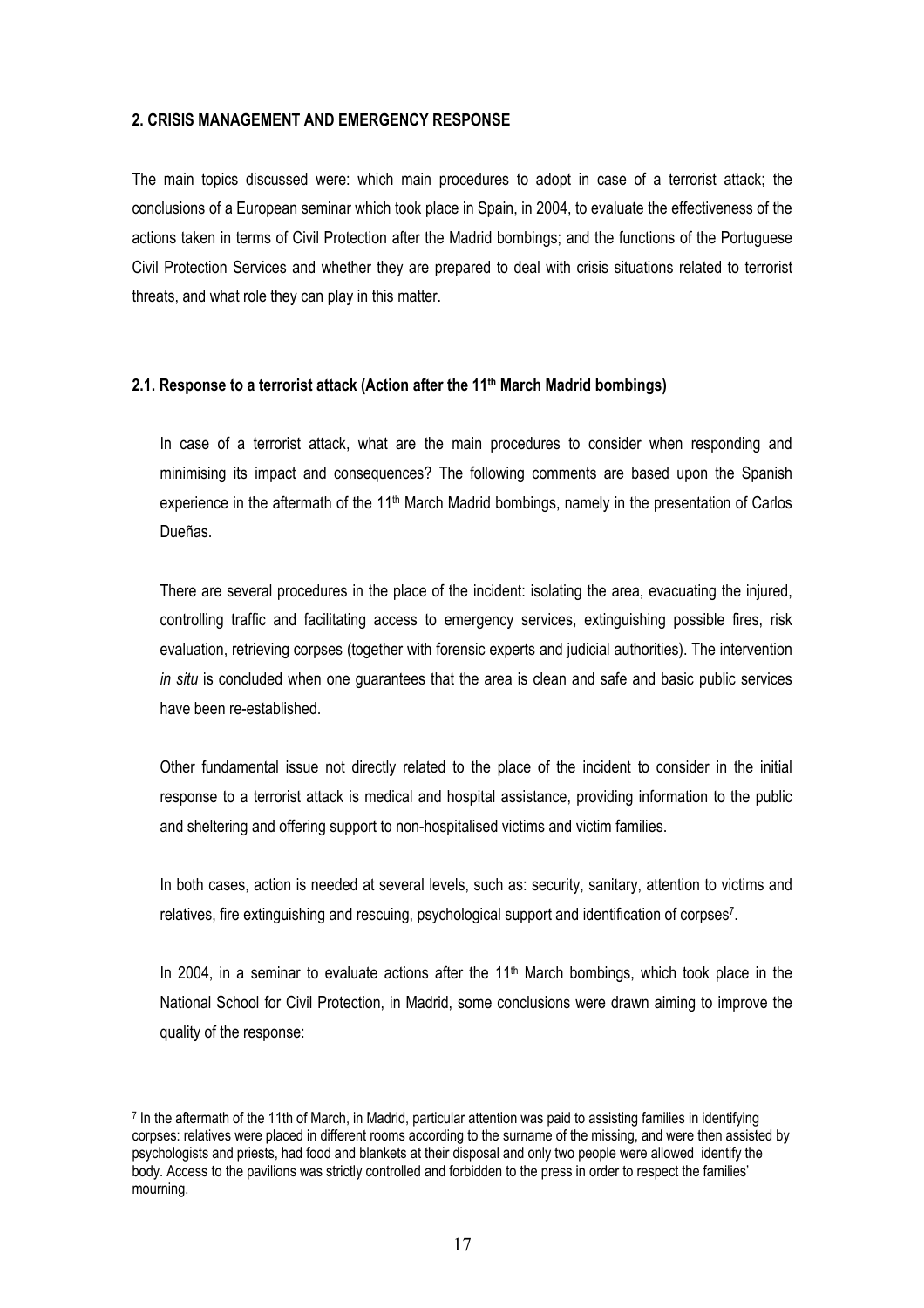- it is necessary to concentrate response protocols and to coordinate all emergency services involved;
- it is fundamental to have reliable and compatible emergency communication among services that may act jointly during a crisis;
- it is vital to guarantee the global management of the crisis with multiple focuses and different intervention areas.

There is an effective need for trans-national cooperation since an isolated country cannot properly combat terrorism. It is considered that the Community Mechanism for Civil Protection, adopted by the Council of the European Union on the 23rd of October 2001 and meant to facilitate reinforced cooperation in civil protection assistance interventions, is a suitable instrument in accomplishing cooperation in this instance between European Member States. Promoting joint training for the different intervention services on several levels is also an essential requirement to improve procedures. Finally, keeping citizens informed is also vital and must be properly done8.

#### **2.2. Civil Protection in Portugal9**

In Portugal Civil Protection has mainly been connected to emergency management, responding essentially to serious accidents and catastrophes, as recently defined by the Civil Protection Act10. Civil Protection addresses and minimises natural and technological dangers and risks that may pose a threat to populations' lives and property. It is thus not only synonymous with floods, earthquakes, fires and volcanic eruptions but also with accidents (e.g. industrial accidents, transport of dangerous and toxic materials, toxic pollution). It focuses on emergencies and accidents perceived as identifiable and limited. Generally, one knows what to expect within the scope of emergencies: the threats, vulnerabilities and risks are globally identified and well-known; plans and intervening means are at least partially put in place. The partners intervening in the emergency operations are also known to each other, each being aware of their specific mission and responsibilities.

However, according to Manuel João Ribeiro's perspective, the 11<sup>th</sup> of September events in New York, as well as the bombings of the 11<sup>th</sup> of March in Madrid and of the 7<sup>th</sup> of July in London to name but a few, have caused profound changes to this approach. The concept of *crisis* is being socially reconstructed, in opposition to the concepts of *accident* or *emergency*.

<sup>8</sup> For more detailed information on the Seminar and its conclusions see Annex nº 3(in Spanish).

<sup>&</sup>lt;sup>9</sup> The comments on this theme were based upon the paper presented by Manuel João Ribeiro.

<sup>10</sup> Law n. 27/2006, 3rd July 2006.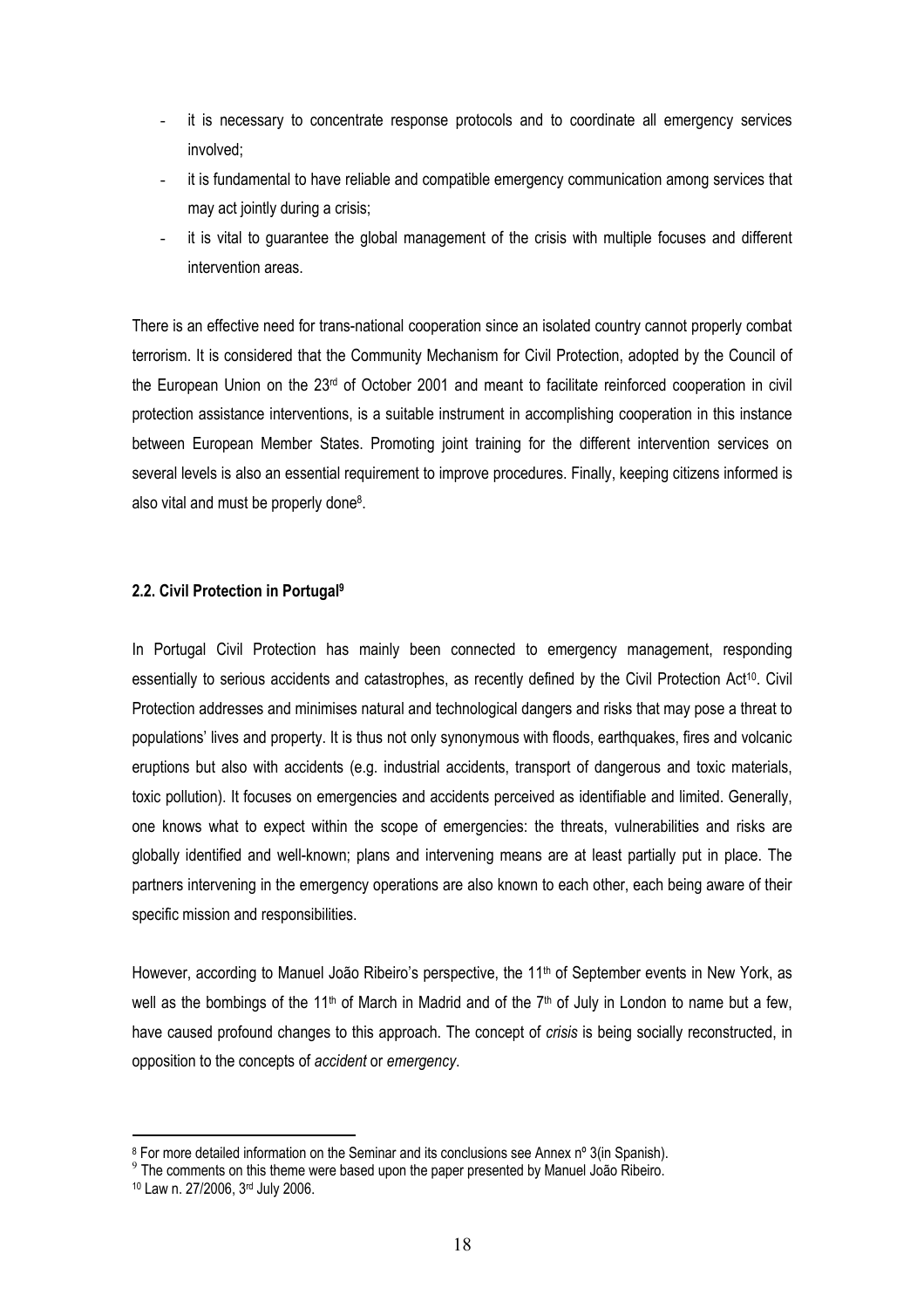One of the consequences has to do with abandoning the idea that there are "sacred places" – an attack may occur anywhere. Also, the actors taking part in the conflicts used to be the States, perfectly identifiable as such; nowadays there are new entities and groups, organisations working in trans-national networks (mafias, cartels, fundamentalist groups). In terms of what is said, and although there are many references to globalisation, the problems and consequences are predominantly expressed in local terms (the region, even the city). The main targets are no longer structures and institutions of the State (the army, the police forces) but civilian populations. This changes the perception of values up to that moment regarded as safe and untouchable, such as life itself.

These new scenarios have forced a review of ethic and socio-cultural references. A crisis does not affect the populations alone; it affects the political, economic and cultural institutions too, as well as all emergency and first-aid structures. In which concerns terrorist acts specifically as manifestations of crisis, their consequences are no longer measured in terms of physical and human (quantifiable) damage but are related to a more global universe of cultural and symbolic values which lie at the core of societies, especially Western ones.

It is, therefore, important to know whether the national system of civil protection is prepared to face new threats and new demands resulting from crisis situations, namely terrorist attacks.

In Portugal, the National Authority for Civil Protection<sup>11</sup> (NACP) is the organism in charge of orienting and supervising the activities of the Fire Departments and coordinating all civil protection and first-aid activities nationally.

The main mission of this national structure, such as ruled by the Civil Protection Act, is:

- to prevent and minimise risks associated with disasters and reduce their potential effects;
- to coordinate and supervise every operational activity of Portuguese firemen;
- to evaluate studies, projects and plans within the fire prevention area, and to verify and supervise its applicability *in loco*;
- to manage and coordinate emergency response operations on a national and local level.

Beyond the central services (which integrate a National Command for Emergency Response), the NACP is still constituted by 18 District Commands of Emergency Operations (one for each of the 18 districts of the Portuguese mainland). At the municipal level the responsibilities in terms of civil protection are attributed to the Mayor. Each municipality must have a municipal service in charge of civil protection with competence to organise, prepare, activate and support all civil protection interventions.

<sup>11</sup> Resulting from the merging of three organisations: the National Fire Department Service, the National Service for Civil Protection and the National Commission Specialised in Forest Fires.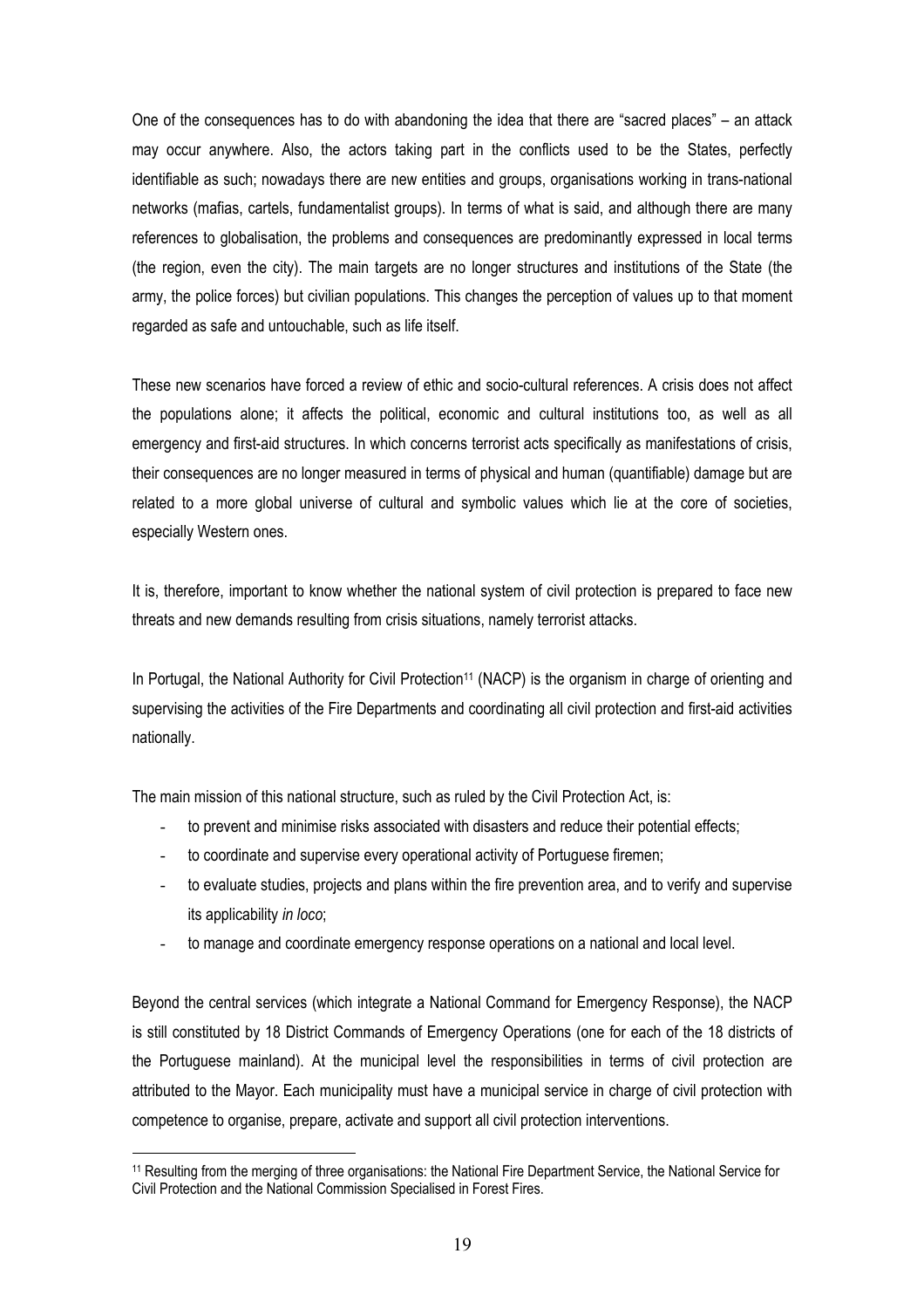The NACP, as is the norm in civil protection services on an international level, develops its activities within four areas of intervention:

- prevention (risk analysis, research and supervision of security issues, education, awareness and public awareness);
- preparation (planning tools for organising emergency response to several threats and risks)
- first-aid and emergency (forest and urban fires, accidents, pre-hospital activities, international missions for humanitarian and technical aid)
- rehabilitation (contributing to territorial organisation through supervision of the Territorial Development Plans and of the Municipal Master Plans).

Regarding the concrete threat and risk of terrorist attacks it is necessary to acknowledge that this particular area has not historically been a priority of the NACP. Yet, there have been some developments related in particular to simulations and exercises in which the NACP participates; and also, in operational terms, several interventions mainly in the aftermath of the  $11<sup>th</sup>$  of September, due to the threat of Anthrax (i.e. *White Powder*).

Be that as it may, this is an area which has been the responsibility of the police research and security structures and in which the armed forces also play a significant role. So, how can the NACP intervene in this area? Does an intervention of the NACP even make sense?

First of all, this is an area of government responsibility. As a result, it makes perfect sense to take advantage of all available resources and means. Secondly, the NACP has reference matrixes which, although not specifically directed to terrorism threats and related issues, may be easily adapted in order to encompass these areas. Thirdly, the need to adapt any policy of intervention centred on the multi-threat concept instead of a specific risk is becoming more and more accepted. Finally, cooperation among all participants needs to be promoted.

As a consequence, in crisis management associated with terrorist threats the NACP must assume the role of player and partner, with specific responsibilities, and not interfere with other organisations. The NACP can cooperate in the prevention phase, training target populations and promoting public awareness, a domain in which it is widely experienced. It can also contribute to increase the articulation, complementarity and coordination of the emergency plans.<sup>12</sup> Simulations and exercises on a national and international level must continue, with a particular emphasis on recognising mistakes and fragilities in order to correct and improve upon them.

 $12$  The fulfilment of these requirements was the key to the success of the emergency response operations in the aftermath of the London bombings.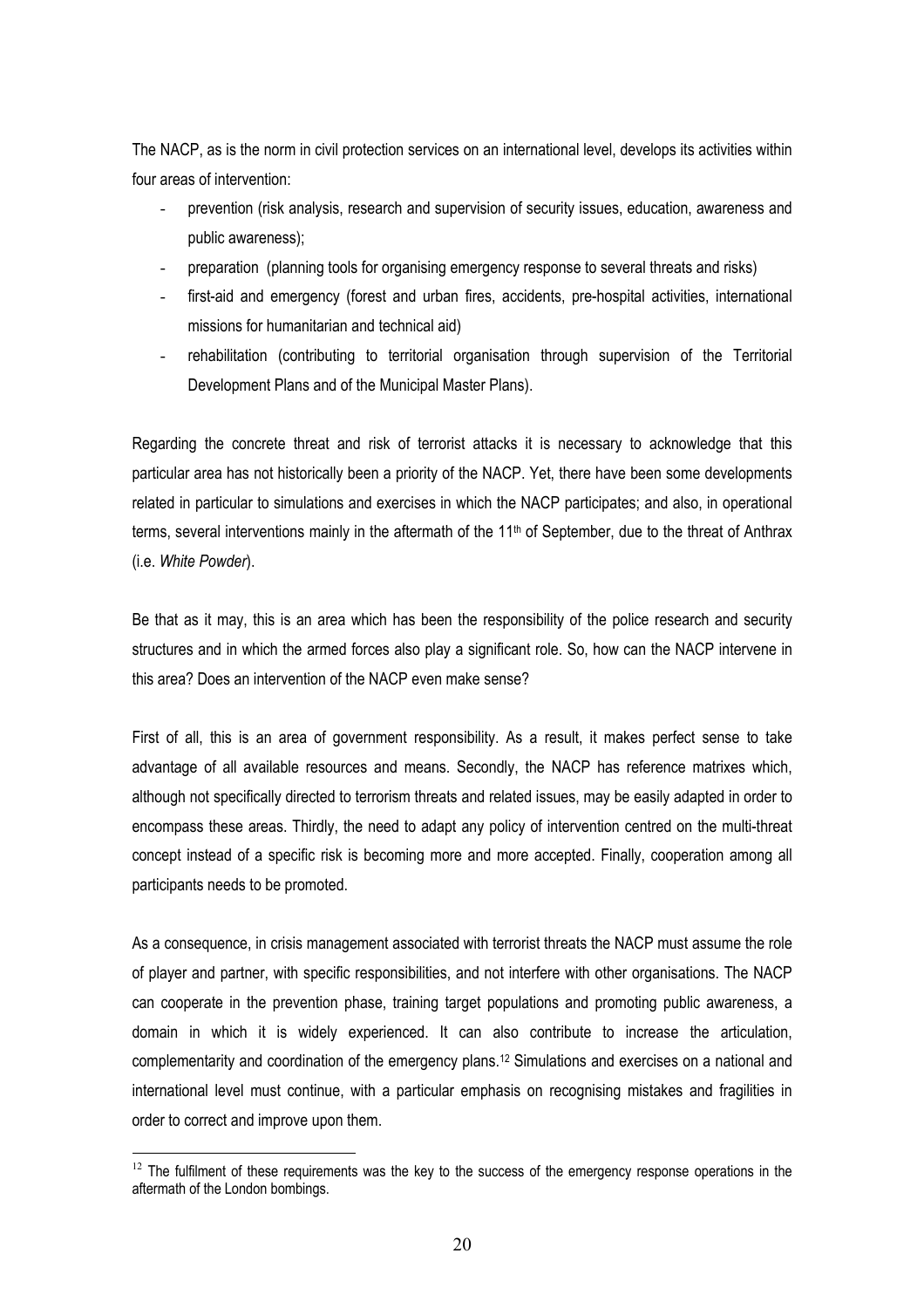#### **3. SUPPORTING VICTIMS OF TERRORISM**

Two main topics were discussed within this mainframe: the good practices and necessary skills in terms of immediate victim assistance (based upon GNR's experience, through its Critical Incident Management, Team, and namely on the paper by Frederico Galvão da Silva and Bruno Brito); and the long-term assistance to victims so as to improve their situation on every level (social, relational and psychological) and the possible contribution of restorative justice in this matter. The comments to the second topic in discussion were based upon the paper presented by Anabela Rodrigues.

#### **3.1. The Psychosocial Response of the Security Forces**

One of the missions of GNR, as a force with a military statute, is "to pay assistance and to protect the citizens, defend and preserve assets endangered by human action or nature". The GNR is then constantly confronted with critical incidents that need to be addressed.

Homicides, suicides, serious accidents, aggressions and catastrophes have an impact on the population and the military. Previously, as stated by Galvão da Silva and Bruno Brito, the structuring of a new way of managing critical incidents was based upon common sense and unspecialised training. Later on the Department of Management of Critical Incidents was created. As the GNR counts upon professionals in several areas (e.g. psychology, social services, religious assistance, public relations, press, management and coordination of critical incidents) the new paradigm of critical incidents has allowed for the existing resources to be properly employed to address real needs following a critical incident. The Department acts through the Technical Intervention Teams or the Critical Incident Management Team.

Critical incidents can be dealt with internally or externally. Internally, in case of a serious accident on duty, the services will have to be able to provide a fast response. There is psychological assistance available immediately after the incident and support services are contacted so that the military are rapidly assisted. The CIMT also provides training to people in different levels of institutional command on incident management, and seeks to create strategic organs at the Territorial Brigades level in order to decentralise the first intervention. The strategic planning and the operations' follow-up is still responsibility of the CIMT.

As for external intervention, its main focus is civil protection. The cooperation between GNR and other institutions specialists is common when forming multi-disciplinary teams to deal with catastrophes. Usually these teams work closely with the National Authority for Civil Protection.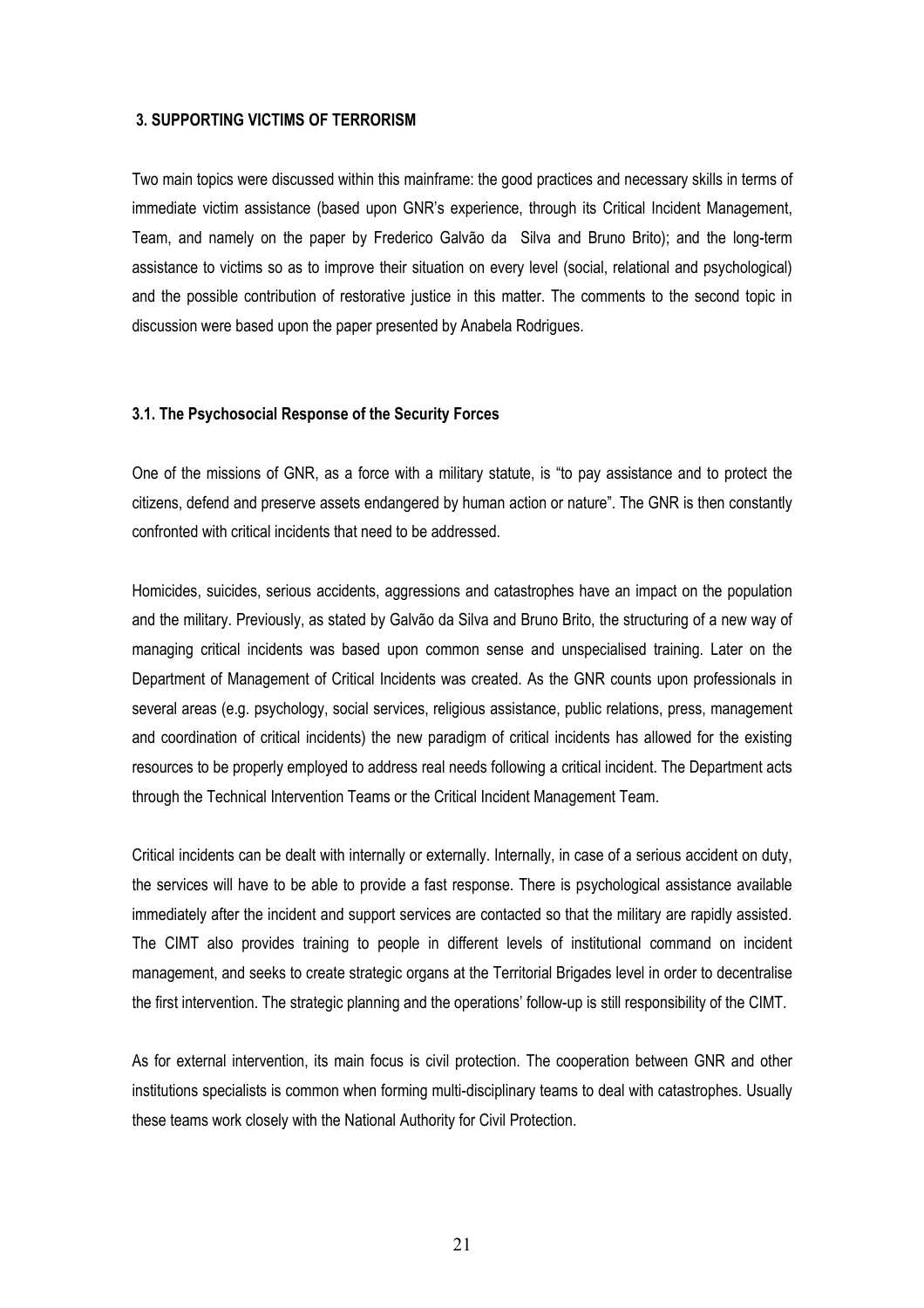The model of psychosocial intervention of GNR was widely discussed during the international seminar promoted by GNR in July 2006 on the theme "Victims of Terrorism: The Psychosocial Response of the Security Forces". This model is influenced by several factors, such as:

- the characteristics of the GNR as a security force with a military statute;
- the relationship of GNR with other institutions which also respond to serious accidents or catastrophes of national or international dimension;
- the different timings of catastrophe intervention, with emphasis on the first intervention;
- the North-American-influenced protocol intervention models (Critical Incident Stress Management - CISM)
- the context intervention model proposed by the "Policy Paper" of the European Community: "Psychosocial support in mass emergencies".

The CIMT has a response capacity of up to six hours nationally and up to 24 hours abroad. The objectives of the CIMT intervention are: advising the commanders, assisting the survivors, and identifying and contacting other technicians or services so they can continue the work started by CIMT.

Since the 11<sup>th</sup> September the consequences of a terrorist attack have been viewed in the same way as those of a catastrophe caused by nature or human action. The response to both terrorist attacks and catastrophes implies, therefore, the mobilisation of human and technical means which are very similar. Security and first-aid institutions have adopted cooperation protocols: the new management models foresee the joint intervention of several institutions, resorting to one commanding post only that varies according to the dimension and typology of the incident exclusively. This paradigm, adopted by security and emergency services several years ago<sup>13</sup>, has been recently adapted to the Portuguese reality through a legislative diploma, Sistema Integrado das Operações de Protecção e Socorro14 (*Integrated System of Protection and Assistance Operations*).

The protection of terrorism victims places new demands on the security forces which, in most situations, are the first to establish contact. The action of GNR within this scope is to remove the victims from the place of the incident and take them to a safe place; to protect them from stimuli associated with the incident, exposure or threats; and to provide the means for the victims to establish contact their social networks. The GNR also assists all mortuary-related matters and manages information related to the dead, missing or homeless. The psychosocial support is essential in these situations and the team's intervention can be direct, within the population, or indirect, through coordination of other teams of psychologists.

<sup>13</sup> Incident Command System – Federal Emergency Management Agency, USA

<sup>&</sup>lt;sup>14</sup> For more information, see http://www.mai.gov.pt/data/pdf/siops.pdf (in Portuguese)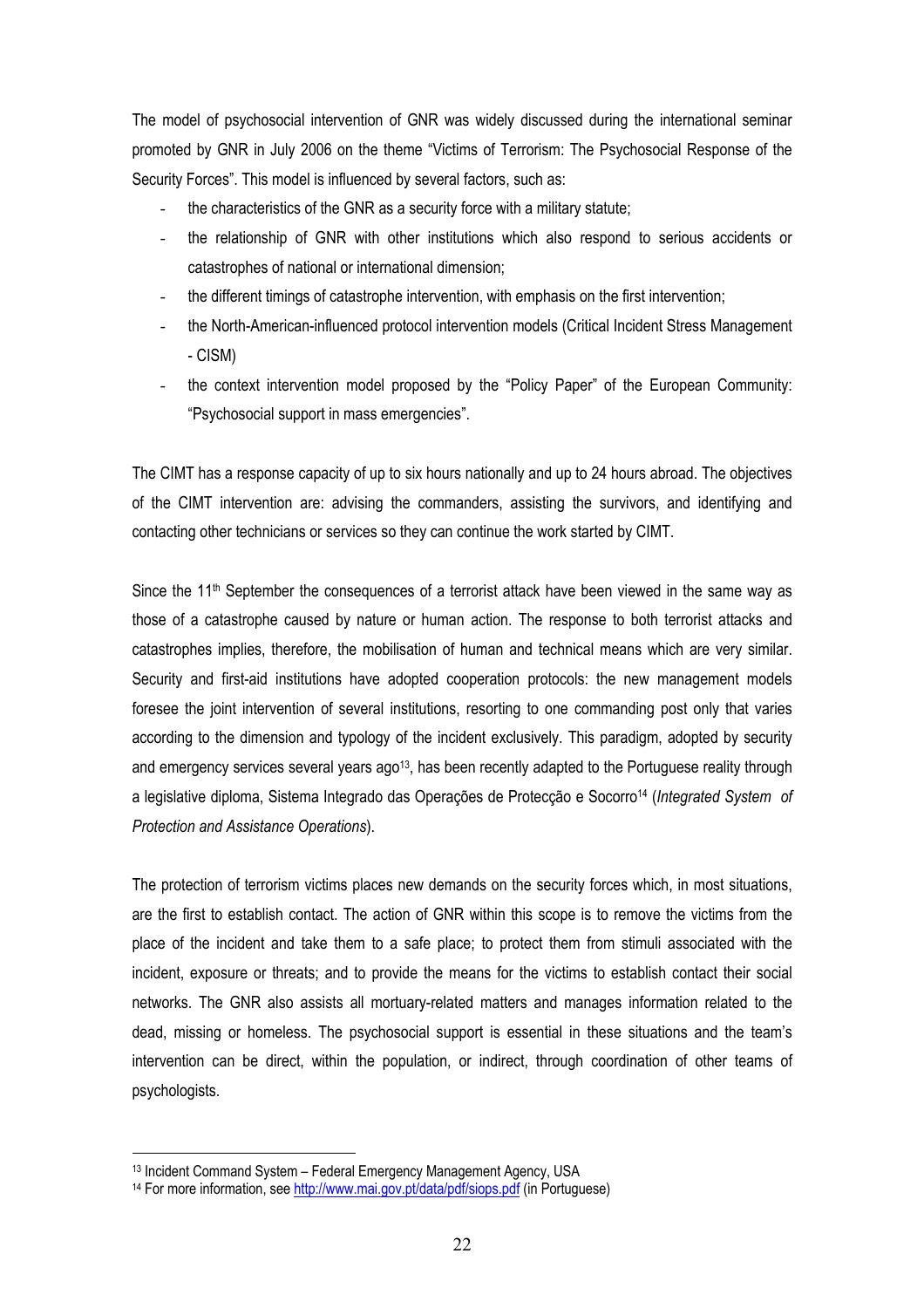The GNR psychosocial action model in catastrophes demonstrates a new proactive attitude, integrated with the operational scenario and the manpower. This represents an enormous gain in terms of security forces intervention, protection and assistance to the population. It reinforces the growing concern regarding modernisation and adaptation of the GNR to contemporary needs, the national population and the global community.

#### **3.2. Victims Rights and Restorative Justice**

Victimology is undoubtedly a core component of any terrorism discussion and must always be taken into account since it has highlighted the importance of victim participation in the reconciliation process.

If, previously, the main priority was to guarantee the rights of the victim in the penal process, it is nowadays widely accepted that it is also necessary to improve the social, relational and psychological situation of the victims.

The restorative justice has progressively been given greater importance. While it is known that mediation between the victim and the offender must not be relied upon as the single answer to all needs and expectations of crime victims, it can nevertheless contribute to their recovery.

In 2004, the European Forum for Victim Services, a platform that integrates 20 national victim support organisations, has adopted the *Declaration Concerning the Victim Statute during the Mediation Process*, which asserts the need to respect certain guarantees during the mediation process as essential to the safeguard of the victims' rights.

A model of alternative resolution of conflicts which integrates mediation will certainly mean the privatisation of certain illicit acts, whose regulation was the responsibility of the juridical penal system. What is being presented here is, far more than a philosophy of reparation, a philosophy of reconciliation, a transaction between the author and the victim. This implies a less prominent State role since the essence of the restorative justice model excludes the State's intervention in a process which is supposed to be purely informal and communitarian.

What about the victim then? One must consider that the victims are not always interested in cooperating with the traditional judiciary system and its mainly punitive nature. A severe sentence may appease the victims' immediate anger but does not favour their psychological equilibrium, essential in a long term perspective. It is also known that, when facing judicial prosecutors often devoid of empathy, many victims experience their victimisation anew. Besides, previous experience has shown that the majority of the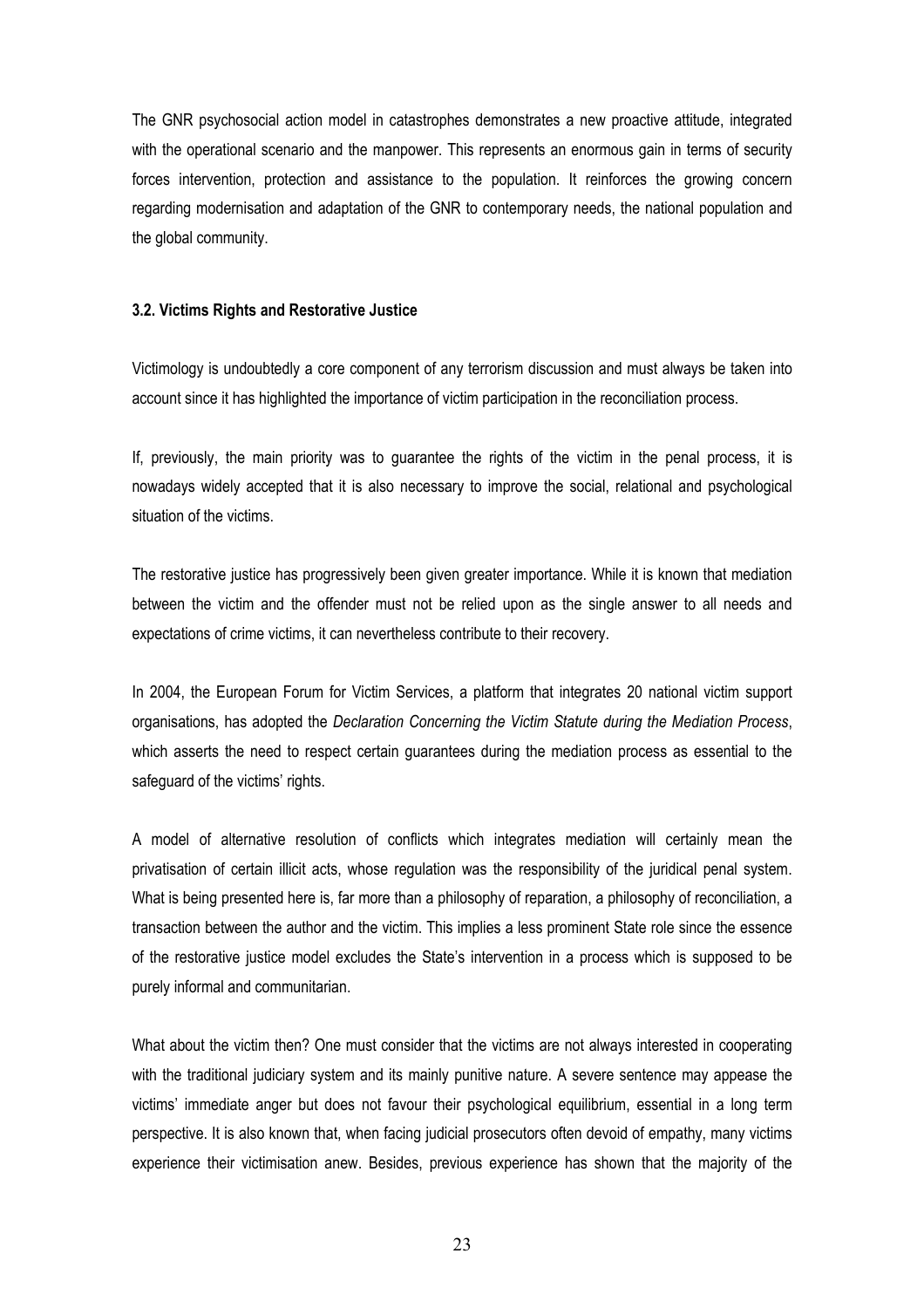victims express greater satisfaction after having participated in a constructive interaction with the delinquent than after having confronted them in court.

The penal process is, in fact, more oriented towards punishing the offender, relegating to a less important level the material and psychological side-effects and damage to the victims. Studies undertaken in several countries have shown that the victims tend to consider the *compensation* as the most adequate answer to minimise damage, and a high percentage stresses the importance of an apology.

These results are even more interesting if one bears in mind that generic surveys usually show a distinct preference for harsh punishment such as the death penalty or life imprisonment. Yet, when discussing concrete cases, these preferences tend to be replaced by means of reparation or direct compensation. It would then seem that the victims are mainly preoccupied with adequate material and psychological support rather than the punishment of the offender.

What is important within the scope of the restorative justice is that it foresees a more constructive and less repressive conception of justice and the overcoming of the conflict between the offender and the victim. By promoting the victims' empowerment and acknowledging their loss, restorative justice increasingly favours the participation of every actor, especially the victim, in the conflict's resolution. To be face to face with the aggressor may also help the victim to better cope and fight fear.

Restorative justice demands a higher degree of rationalisation and simplification of the penal system, meaning less bureaucracy and formality and more empathy from the system. This also ties in with the victim's needs and re-evaluation of their role in conflict management, and their willingness to accept compensation as at least a means to achieving preventive effects.

International treaties have positively influenced national legislations to include the following in their justice code: repairing, compensation, restitution. In Resolution 44/2002 of the Human Rights Commission of the United Nations it is stated that "according to the internationally recognised human rights principles, the victims of serious human rights violations have the right (...) to restitution, compensation and readaptation". Nowadays victims occupy a central role in international penal law, which always paid special attention to the restorative justice model. In the Rome Statute of the International Penal Court there are several references to the role of the victims and their right to participate in the process and be properly protected, the creation of a Unit of Victims and Witnesses, and the recognition of the victims' rights to reparation.

The victims of terrorism cannot be viewed quite in the same way as other victims: they are particularly defenceless due to the fact that they are strangers, not a part of the terrorists' cause. As a consequence of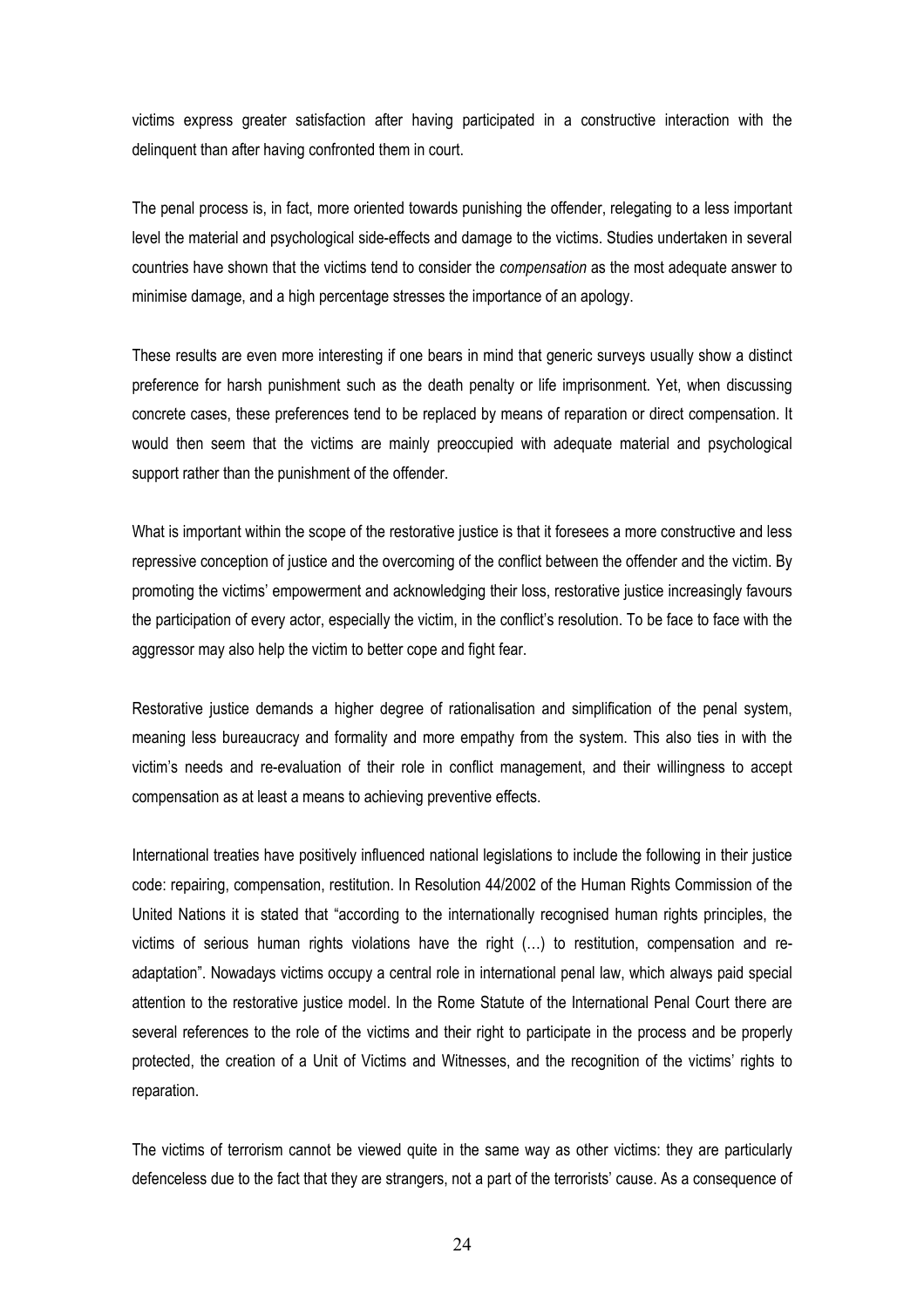the massive terrorist attacks the need to develop new systems of victim compensation has been recognised (France has already created a special statute for terrorism victims15, as well as a special guaranty fund).

 $\overline{a}$ <sup>15</sup> According to a law from 23rd of January 1990, the terrorism victims in France benefit from the statute of *civil victim of war* – for more information see e.g. http://www.sos-attentats.org/aide-victimes-victime-civile.asp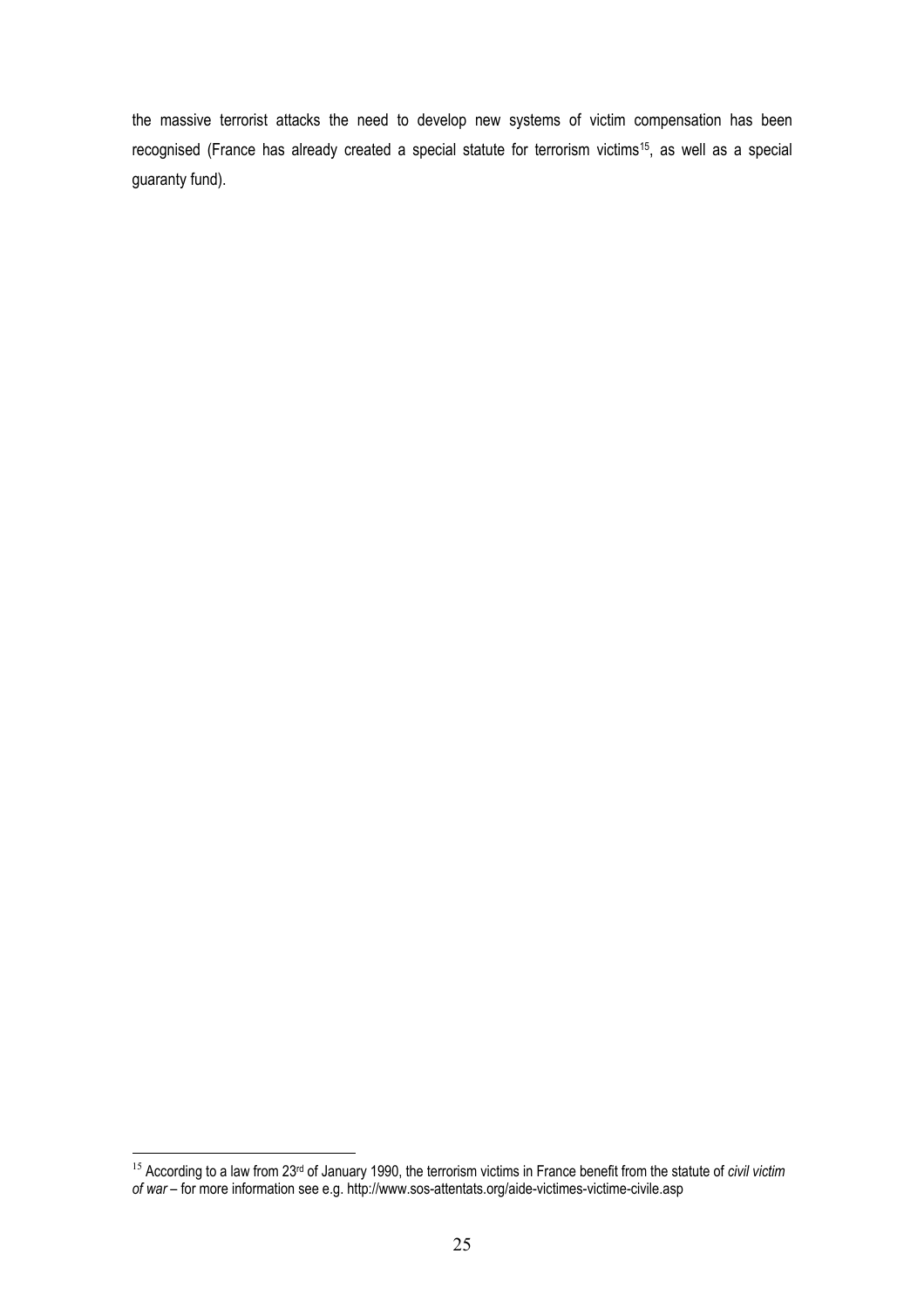#### **4. THE ROLE OF LOCAL AUTHORITIES IN DEALING WITH TERRORIST THREATS**

Cities have been preferential targets for terrorist attacks. After an initial state of shock and incredulity there are several possible reaction to this new threat, not only at the international and national level, but also at a local one.

Should the fight against terrorism be considered a local affair? As Arnaud Blin reminds, the city of New York, for instance, reinforced their police force significantly and managed to take steps to prepare for future attacks. Also, in the USA a significant amount was allocated to areas with practically no risk, with, for instance, the population of Wyoming being given more anti-terrorism money *per capita* than New York.

According to Blin and other participants at the seminar, a greater involvement of the cities would contribute to reduce the government's burden. Initiatives at a local level may vary from country to country. There is a great need for building bridges and sharing experiences and techniques between cities. One needs to bear in mind the lessons learnt because that which worked well in one city may not be the best solution for another.

Still, it is important to understand whether the municipalities see themselves as having a key role to play in the fight against terrorism. If so, which measures are they taking/do they think should be taken? The comments and answers to these questions are based upon the papers presented by the representatives of the municipalities of Loures (António Baldo), Matosinhos (António Salagado Rosa), Oeiras (Ivna Machado and Carla Castro) and Sintra (Luís Carvalho da Silva).

#### **4.1. The Role of Local Authorities in Preventing and Managing a Major Incident**

In Portugal the law n. 169/99 18<sup>th</sup> of September defines the competences of the Portuguese municipalities; it also establishes the juridical regimen of its organs and civil parishes. Some of the municipalities' responsibilities may be likened to those of an administrative police; one of their competences is to decide whether to create a police municipal service and the Municipal Council of Security. Furthermore, each Mayor is in charge of, in close articulation with the National Authority for Civil Protection, the municipal service for civil protection, bearing in mind the required compliance to previously established plans and programmes, and the necessary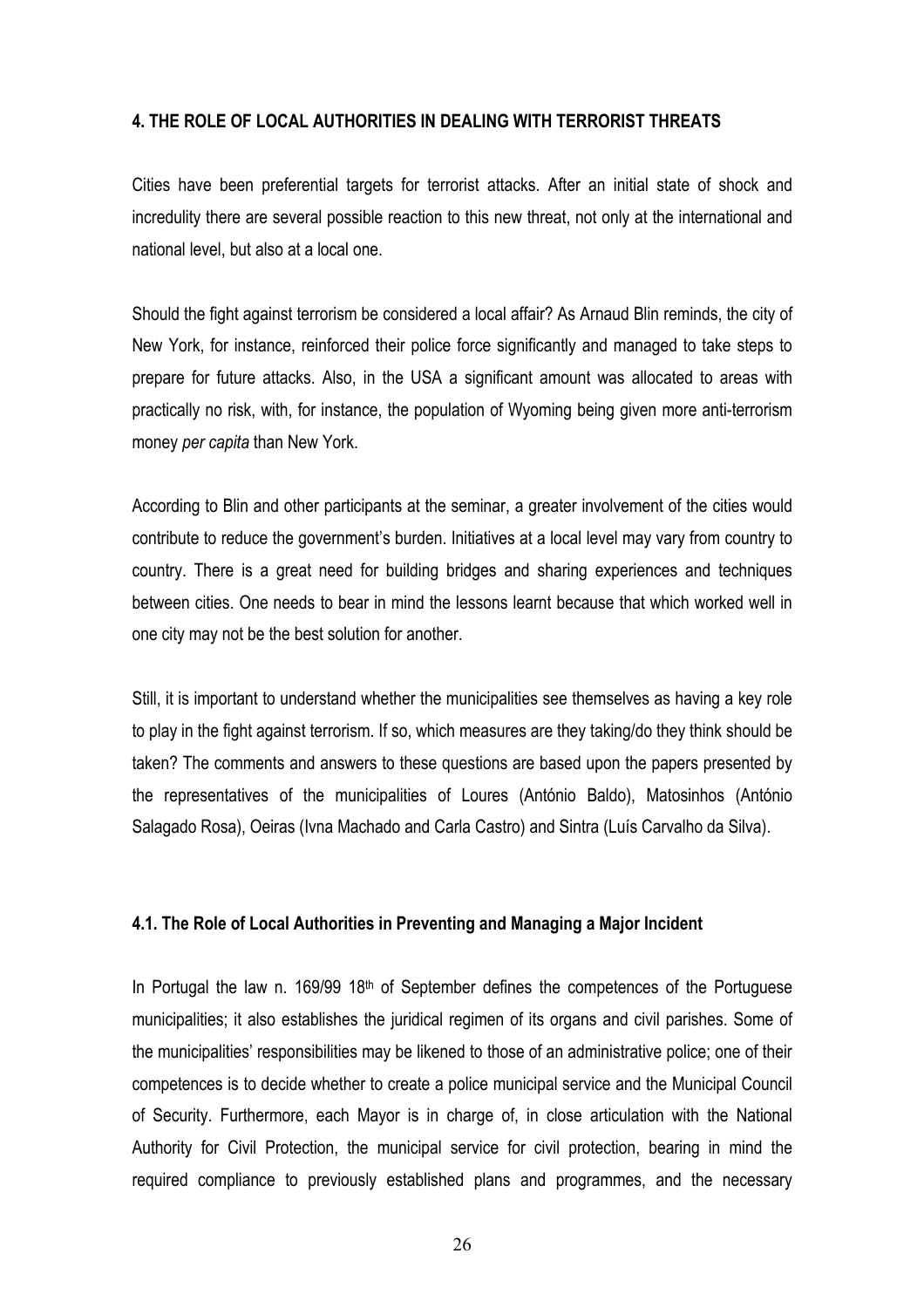intervention coordination within civil protection (i.e. assistance operations, with special emphasis on catastrophes or public calamity).

According to António Salgado Rosa, although the country has not had direct experience dealing with terrorist threats, no State can feel exempt from the threat of radical terrorism, and each must therefore be aware of phenomena that may be connected to delinquency and recruitment of possible members by terrorist groups. Several factors must be considered in order to analyse the possibility of a terrorist threat in Portugal. On the one hand, the country itself does not constitute a rewarding target. Due to its peripheral position, it does not hold much influence in global strategies and decisions. Adding to this, the Portuguese Muslim community (including its second generation) is highly integrated in the Portuguese society. However, Portugal has been a partner in important decisions regarding global strategy, such as the Azores Summit and shipping off troops to Iraq and Afghanistan. Individuals connected to radical movements have been spotted in Portugal, as have connections between some individuals in the country and other individuals detained for that very reason in other countries. In general terms, there is a programme of ideological nature that seeks the instauration of an Islamic Caliphate, of which the Iberian Peninsula is a part. This being the case, Portuguese authorities must remain vigilant and ready to intervene if required.

Combating terrorism must be done resorting to police means, i.e. intelligence gathering and its specialised treatment, and the study of small indicators, people, groups, and suspicious financial means as well as "phantom companies". However, the role of local communities assumes a growing importance in the prevention and management of a major incident. As it turns out, the cities absorb the great majority of the immigrant population. It is also in the cities that the phenomenon of delinquency is most felt (poverty is even more tangible for it walks side by side with the allure of richness and consumption), it being a fertile territory for the recruitment of young people, some willing to adhere to new ideological cultures of contestation as a result of personal and collective frustration.

Since the recruiting is facilitated by the concentration of unemployed young people which live in shanty towns, alienated from their environment, the cities where they live in must make an effort to promote programmes in order to monitor and integrate immigrants and their offspring. The management of public spaces resorting to CCTV is a form of prevention as well. Furthermore, the creation of Municipal Councils of Security and the inclusion therein of members of different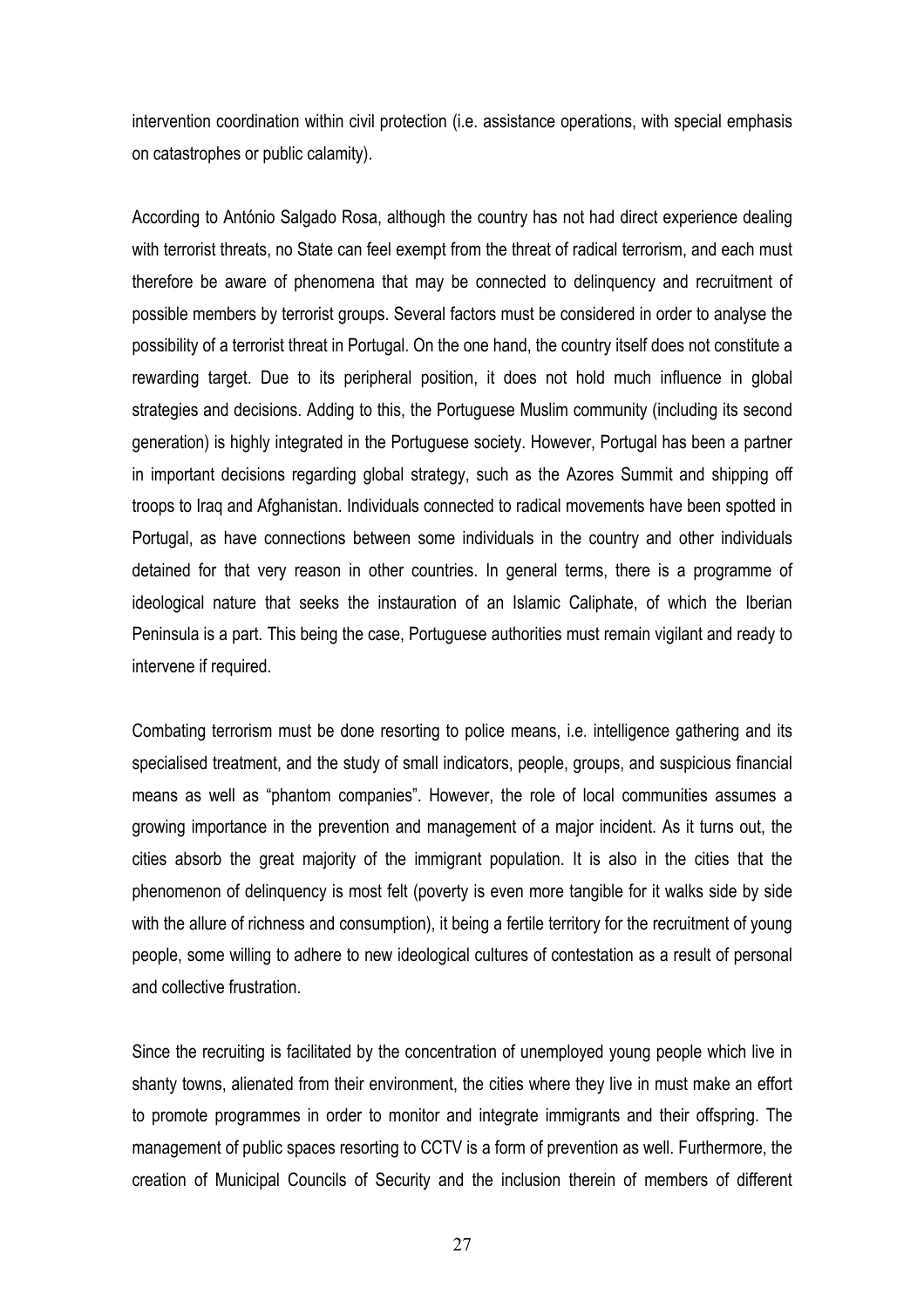communities and ethnic minorities can be an effective means of understanding their problems and encouraging members to participate more actively. It is also important to carefully prepare contingency and emergency plans regarding schools, enterprises, water supply and alternative transports, and to demand participation in the Central Administration public institutions planning<sup>16</sup>.

Still, it is desirable that local authorities can effectively manage the means available to them to guarantee security. There must be close cooperation between municipal polices and civil protection municipal services. As António Baldo refers, the more the municipal polices are involved in this issue the more the security forces at a national level<sup>17</sup> will be available to criminal investigations and combating terrorism.

The local authorities of Matosinhos, due to the city's strategic and economic importance, perceive it as a possible target for international terrorism. It has the most important harbour in the North of the country (it is also the nation's second most important one). The harbour may be an eventual entry point for to individuals related to extremist groups which is hard to control since it allows for a flow of people and merchandise in a relatively simple manner. Matosinhos has several industries related to petrol of vital and strategic importance, shares the second most important Portuguese airport, integrates an urban pole of great dimension (the Oporto metropolitan area), is situated in the confluence of the accesses to Oporto and the South of the country, being therefore a possible target for a terrorist attack.

Bearing these facts in mind, the municipality has taken several measures:

- minimisation of the impact of such an act through risk characterisation, creation of emergency plans that foresee high risk situations and, above all, planning adequate responses to an emergency. The role of each intervenient has been duly established and every phase of the emergency has been predicted, from the immediate response to the post-accident assistance of the victims;
- promotion of regular meetings with public and private entities which participate in the elaboration of the emergency plans and its implement;

 $16$  The representatives of the municipalities agreed on the adoption of these measures.

<sup>17</sup> Only 33 of the 308 Portuguese municipalities have a municipal police. As for the security forces at a national level, in Portugal there are three police forces: **PSP**: Public Security Police (*Polícia de Segurança Pública*), that intervenes in urban areas with more than 20 thousand inhabitants; the **GNR**: National Republican Guard (*Guarda Nacional Republicana*), intervening in rural areas and as gendarmerie, with some specific domains17; and the **PJ**: Judiciary Police (*Polícia Judiciária*), which promotes preventive and investigation interventions along with judicial authorities.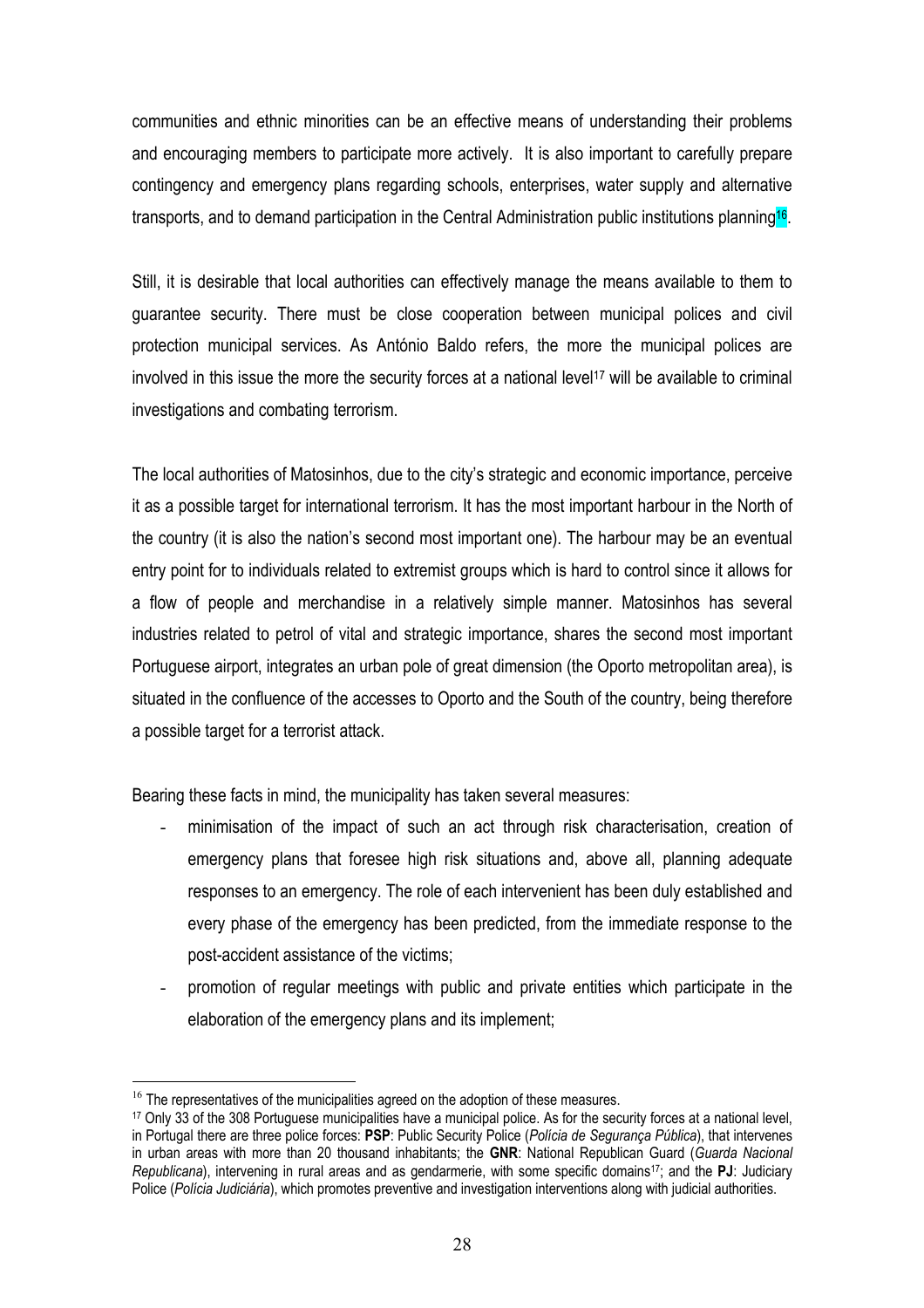- in a near future, keeping citizens appraised of which measures should be taken in case of an attack;
- creation of a Municipal Council for Security, which integrates those responsible for local institutions, schools, assorted associations (comprising employers and workers) and NGO's operating in the social area.
- other measures aiming to minimise the effect of social exclusion, such as: youth-oriented programmes (for occupation of free time), relocating the disposed and avoiding a great concentration of relocation neighbourhoods;
- still, the municipality is reviewing all the emergency plans of its public facilities and participating in the elaboration of plans for enterprises and private institutions; it also intends to promote crisis simulations as a way to ensure adequate resources are in place for facing real situation.

As for the municipality of Oeiras, it has taken measures to relocate impoverished populations, understanding this process as a process of change, an opportunity to increase the value of individuals and families so that they are stimulated to participate in the reconstruction of identities and the rebuilding of citizenship. The urban security must be seen by the cities as a participative process, during which the community institutions endow themselves with resources to improve the quality of life of the population, seeking to consolidate norms of conduct and values, optimise the socialisation of young people, mobilise means of combating poverty, the social and economic deficit and reinforcing social cohesion. The minimisation of the social stigma that some residential areas can create is also an important aspect.

Security has been a constant concern of the Municipality of Sintra. The functions attributed to the municipal police services include several aspects of community life: conflict mediation, assistance in social and sanitary emergencies, urban traffic crisis resolution, the fulfilment of administrative municipal and national norms, cooperation with the security forces in the protection of local communities, the protection of municipal buildings and so on. In Sintra it is necessary to elaborate a strategic document that may serve as a guideline for municipal services and others operating in security and prevention, where suggestions can be made in order to implement a *Municipal Plan of Internal Security* for the municipality.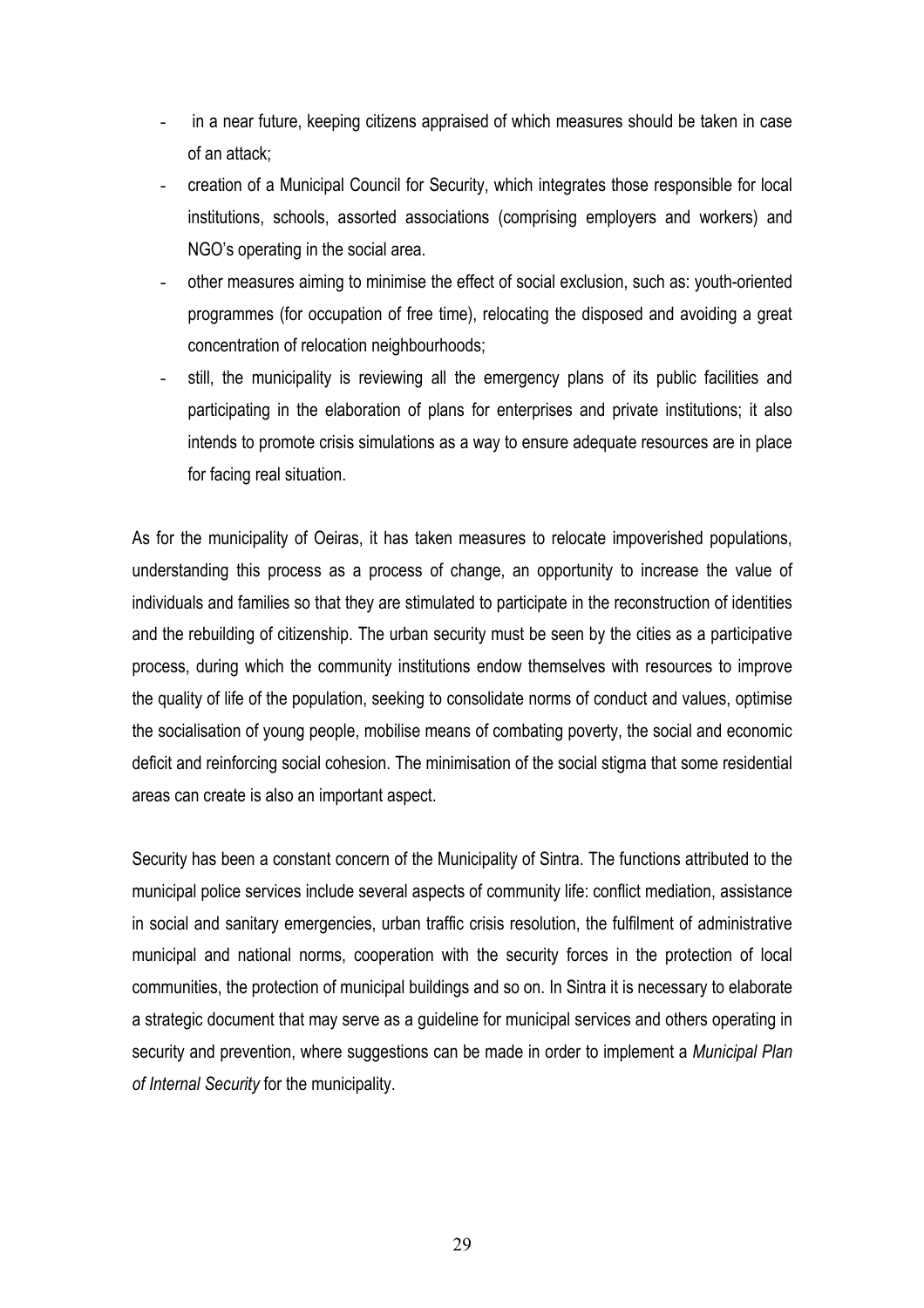#### **CONCLUSION**

There was no consensus on whether terrorism as we know it is a new phenomenon. Those who agree state that the terrorists' aim is to generate maximum terror through a maximum amount of deaths. The terrorists are also willing to sacrifice their lives, and the frontiers between internal and external security have vanished since the criterion usually applied to define it cannot be used for terrorist attacks. Others argue that terrorism nowadays (choosing cities as targets, the terrorist groups themselves and the techniques used) bears similarities to forms of terrorism employed in previous centuries.

The fight against terrorism must integrate some strategic vectors. Firstly, a continuous and permanent effort to maintain security in societies, using police and judicial instruments, intelligence services, communications and, as a last resource, the armed forces.

Secondly, it is necessary to minimise/abolish the political, economical and social conditions that favour the emergence of terrorism (government and development support, among others).

One of the concerns often expressed during the seminar is the need for equilibrium between security and basic human rights since, if threats are increasing, there may be a tendency to renounce fundamental principles in the name of security, which can severely impair civil liberties or even give rise to totalitarism. The fight against terrorism must not, then, become an excuse for societies to undermine their democratic structures. An ideological combat is, therefore, equally necessary in order to show the advantages of respect for human rights as an essential tool for the well-being of the whole society.

Prevention was generally considered a fundamental aspect in the fight against terrorism. It was stated that crime prevention in general can constitute a lesson on how to deal with terrorism since terrorism and ordinary crime share common backgrounds and disaffection. More than resorting to the judicial system and the security forces, efforts should be made to use psychological and sociological tools in the prevention of terrorism. Other subjects addressed were laicism, the development of policies at social, political economical and educational levels which contribute to minimise situations of discrimination and disaffection within communities, as well as the mobilisation of members from within specific and concerned communities (e.g. Muslims) and the need to rely increasingly on women's participation in the whole prevention process.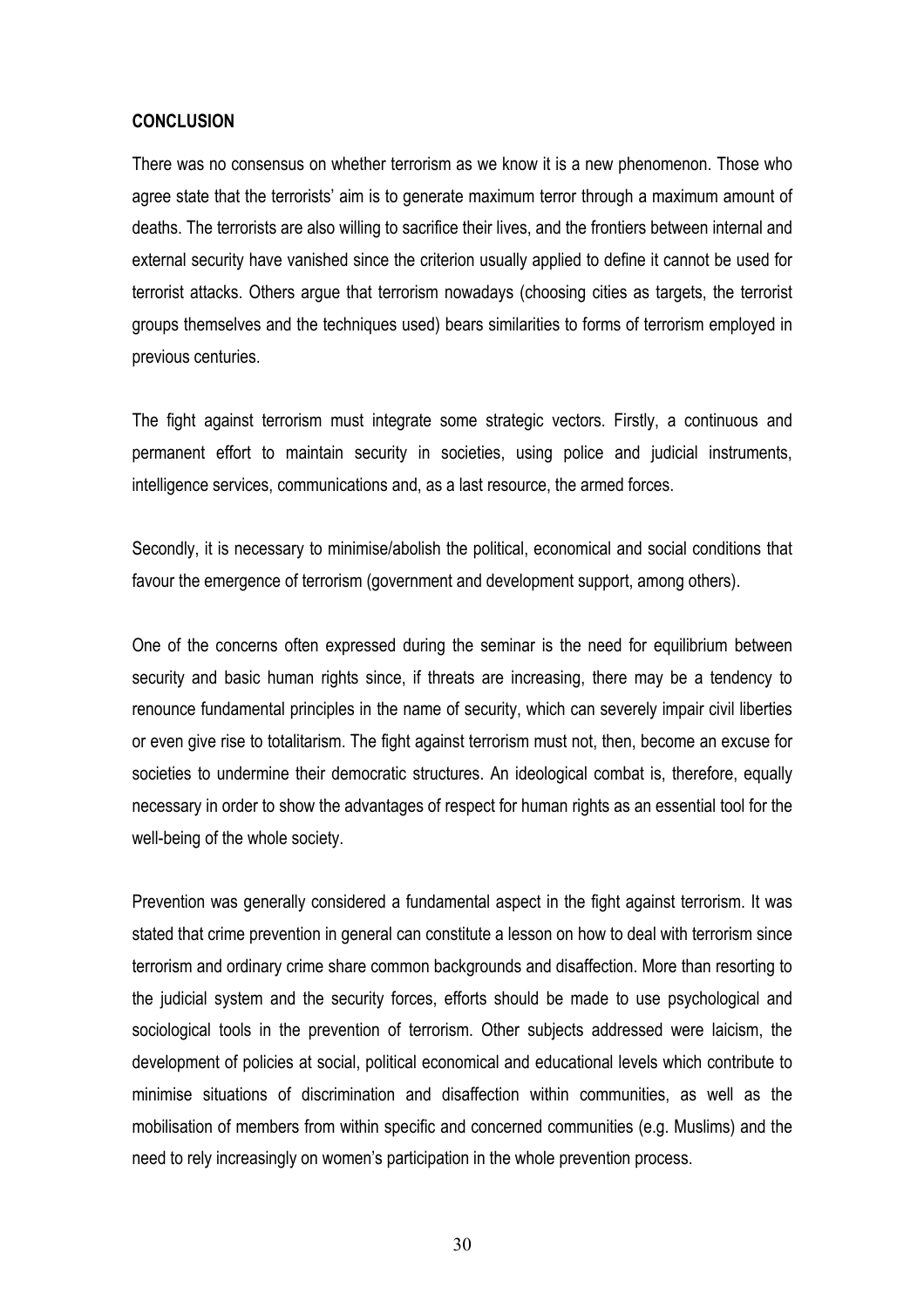Furthermore, it was stressed that it is fundamental to understand that the process of becoming a terrorist is a long and complex one requiring dedication, commitment, involvement and dehumanisation of the target, and which should also be seen as a form of empowerment. Finally, suicide bombers are not the only terrorists. There are other ways of participation (e.g. logistics, information, planning) and one must be aware that many, although not directly involved in terrorist acts/attacks, share some of the terrorists' opinions, causes and points of view.

The need for trans-national cooperation in the response to a crisis situation caused by a terrorist attack was one of the main conclusions within Crisis Management and Emergency Response. The Community Mechanism for Civil Protection, adopted by the Council of the European Union on the  $23<sup>rd</sup>$  October 2001, was considered to be a suitable instrument for accomplishing cooperation between European member States in this field. The promotion of joint training actions between intervening services was also seen as essential in this sense.

Regarding which procedures to adopt in case of a terrorist attack such as the Madrid one, some aspects were considered fundamental to improve the effectiveness of the response: the usefulness of being able to rely on intervention procedures and coordination among the services involved in the operation; safe and compatible emergency communications between services; and the existence of one only centre of command that guarantees a global management of the emergency crisis with its multiple focus and different intervention areas.

In crisis management associated with terrorist threats the Portuguese National Authority for Civil Protection can cooperate in the prevention phase through proper public information and training and adequate awareness of possible targets. This Authority can also contribute to increase the articulation, complementarities and coordination of the emergency plan.

The existence of victims is one of the most important consequences of terrorist attacks. Nowadays it is acknowledged that respecting the victims' rights during the judicial processes is absolutely necessary to improve their social, relational and psychological situation. Restorative justice can have an important role since it is based in concepts such as mediation and informality and may contribute to the victims' recovery. This model of justice has increasingly been present in international penal law, where victims occupy a central role.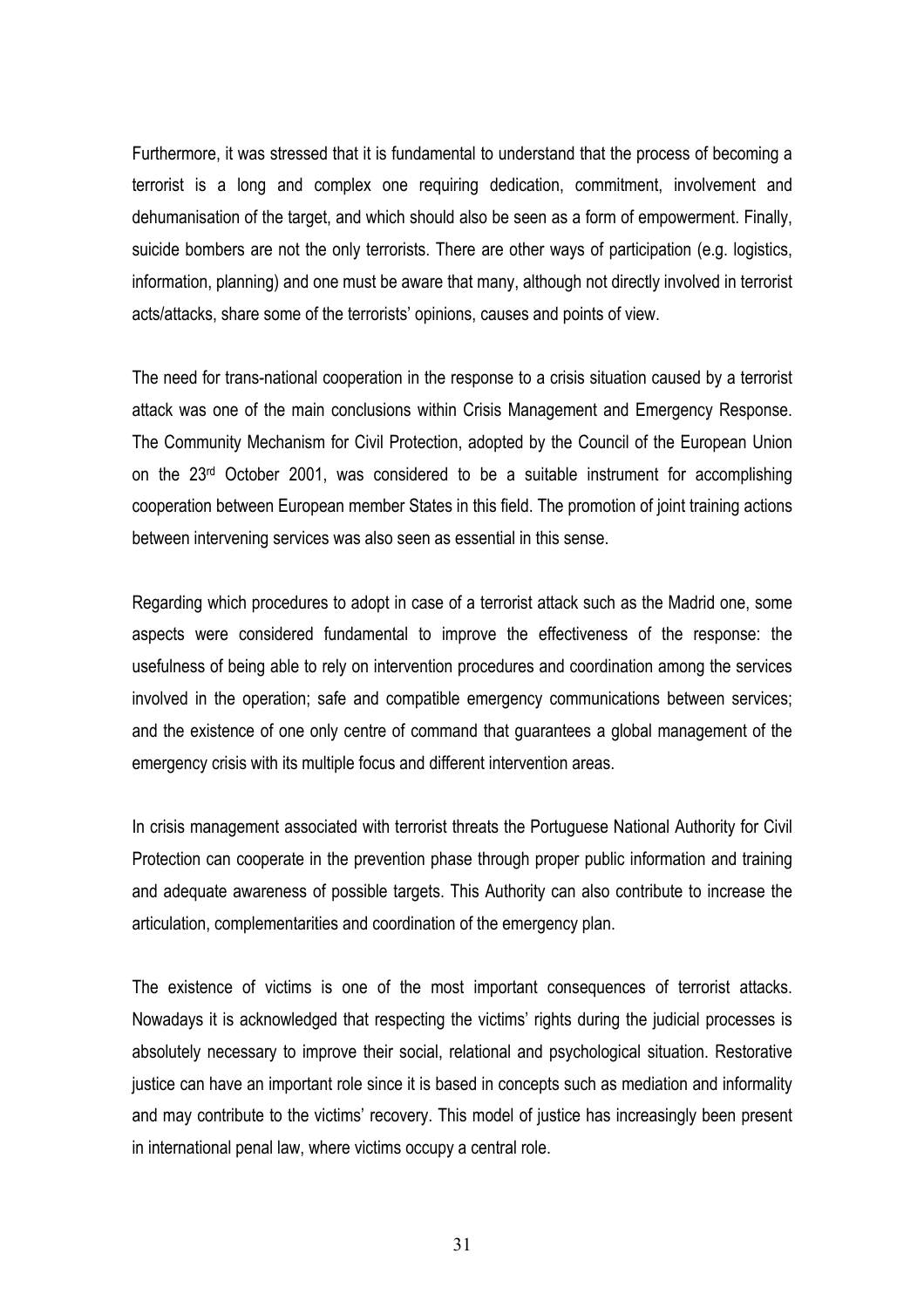As a consequence of massive terrorist attacks, and bearing in mind that the victims of terrorism are particularly defenceless, some countries are creating new systems of compensation (e.g. a special statute and a guaranty fund in France).

In Portugal, the GNR is one of the security forces which assist victims through its Critical Incident Management Team (CIMT). Its actions focus on psychosocial support (psychological assistance, providing means of establishing contact with their social networks, helping with mortuary matters as well as the management of information related to the dead, the missing and so on).

Usually the CIMT cooperates with specialists from other institutions and with the National Authority for Civil Protection, forming a multi-disciplinary team to deal with catastrophes. It can intervene directly, within the scope of the population; or indirectly, managing other teams.

The CIMT has the capacity to respond to an incident in up to six hours within the national territory and up to 24 hours abroad. Since the  $11<sup>th</sup>$  of September the consequences of a terrorist attack have been regarded in much the same way as the consequences of any other catastrophe. New management models adopted years ago by several countries foreseeing a joint intervention with only one centre of command have been adapted to the Portuguese reality through a legislative diploma.

Portugal has had no direct experience in dealing with terrorist attacks. Even though combating terrorism involves resorting to police means to gather and treat intelligence, the role of local authorities assumes a growing importance in the prevention and management of a major incident, should one happen. Some of the measures that local authorities should adopt include promoting programmes of integration of immigrants/youth leisure time occupation; management of public spaces through CCTV; creation of Municipality Councils of Security and inclusion therein of members of communities and ethnic minorities; preparation of contingency plans regarding water supply problems and alternative transports, among others; and, finally, promoting simulations of catastrophe situations.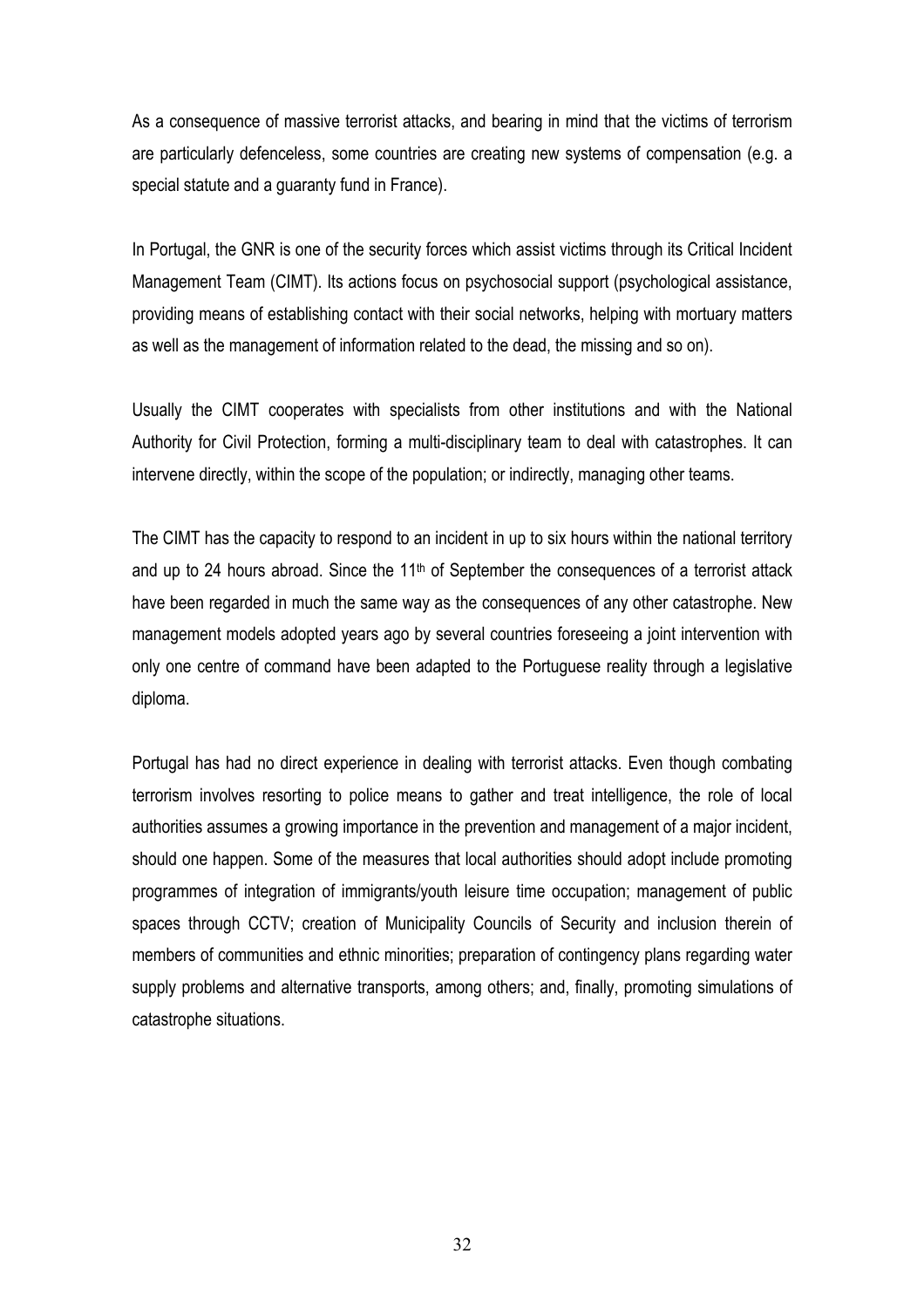#### **BIBLIOGRAPHY:**

#### **Lectures during the seminar:**

BALDO, António, "The cities and the Terrorism Phenomenon", Chief of Staff of the Loures Municipality's President

BLIN, Arnaud, "Democracy, urbanization and terrorism – what History can tell us", Project's Director of the Fundation Charles- Léopold Mayer (Paris), Researcher at IFAS – Institut Français d'Analyse Stratégique (French Institut of Strategic Analysis) and former Director of the Beaumarchais Centre for International Research (Washington)

DUEÑAS, Carlos, "Civil Protection Response to the Madrid bombings", Spanish Directorate of Civil **Protection** 

GOMES, Paulo, "Threats and risks of major international events", Superintendent of Polícia de Segurança Pública (Public Security Police) and Deputy Secretary-General of the Security Coordination Office

MACHADO, Ivna e CASTRO, Carla, "Housing, Rehousing and Social Unity", Social Management Division – Municipality of Oeiras

PAIS, Elza, "Women and Terrorism: Women's Role in Conflict Resolution: A Gender Perspective", President of the Commission for Equality and Women's Rights

RIBEIRO, Manuel João, "The Civil Protection National Service in Crisis Management", Vice-President of the National Service for Fire and Civil Protection

RODRIGUES, Anabela, Victim's Rights and Restorative Justice – A Complex Relationship, Professor at the Faculy of Law of Universidade de Coimbra and Director of Centre for Judicial Studies of the Ministry of Justice

ROSA, António Salgado, "Matosinhos: Risk Characterisation and Assessment", Police Intendent, Director of the Security and Civil Protection Department – Municipality of Matosinhos

SALOMON, Jean Claude, "Understanding a Terrorist Mind", Researcher in Criminology; former Professor of the Institut National d'Hautes Études de Securité (Paris); Visiting Professor of the Houston State **University** 

SANTOS, José Alberto Loureiro dos, "The armed forces in the fight against terrorism", General and Former Head of the Army

SHAFTOE, Henry, "Terrorism: Prevention Rather than Reaction", Professor at the West of England **University** 

SILVA, Frederico Galvão da (Captain of Guarda Nacional Republicana – National Republican Guard) and BRITO, Bruno (Psychologist of Guarda Nacional Republicana – National Republican Guard), "Victims of terrorism: the psychosocial response of the security forces".

SILVA, Luís Carvalho da, "Strategic Overview of Security from a Municipal Perspective", Commander of Sintra's Municipal Police – Municipality of Sintra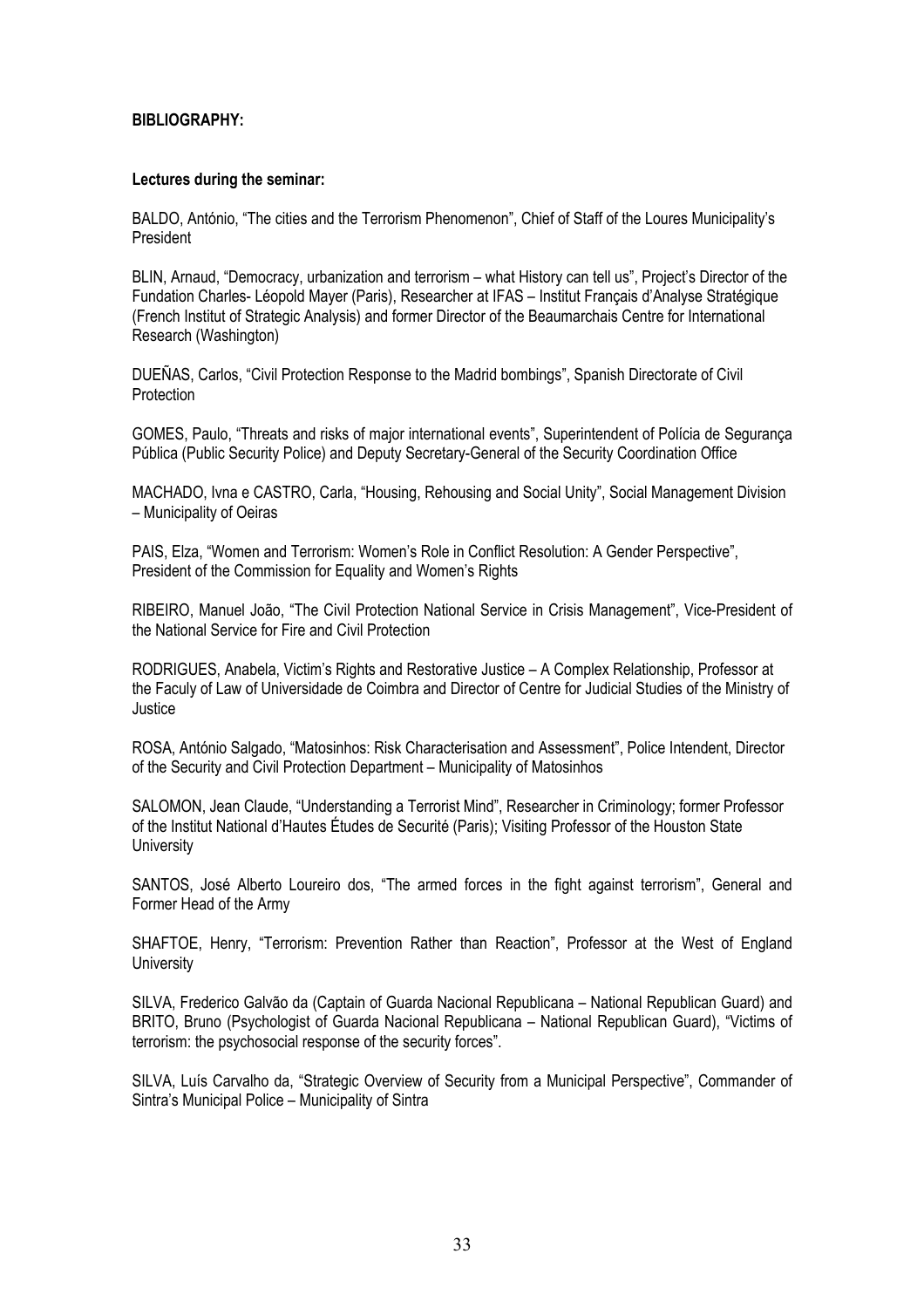# **ANNEXES**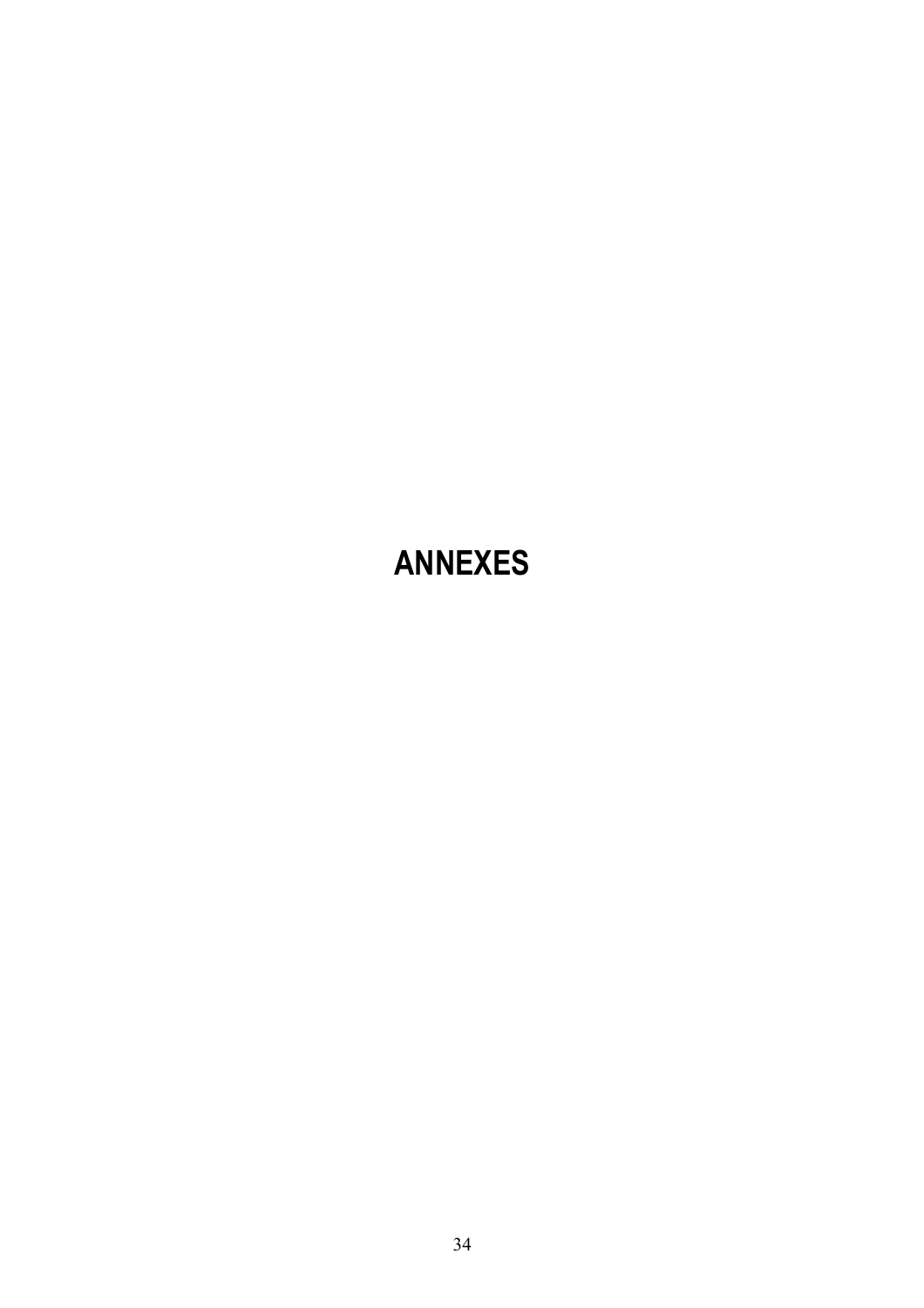# **ANNEX 1:**

# **DOCUMENTS REFERED AND WEB LINKS:**

- Lei de Bases da Protecção Civil Lei nº 27/2006, 03 de Julho (Civil Protection Act Law 27/2006, July 3rd)
- Resolution 44/2002 of the United Nations Human Rights Commission
- USA National Strategy to Combat Terrorism see National Security Strategy Report www.globalsecurity.org/military/library/policy/national/nss-020920.pdf
- Resolution 1325 of the United Nations on Women, Peace and Security (adopted in 2000) www.peacewomen.org/un/sc/1325.html
- Community Mechanism for Civil Protection (adopted by the Council of the European Union on 23rd October 2001) - http://ec.europa.eu/environment/civil/prote/mechanism.htm
- Declaration Relating to the Victim Statute During the Mediation Process (adopted by the European Forum for Victim Services, in 2004) – Webpage of the European Forum www.euvictimservices.org/index.asp
- Rome Statute of the International Penal Court www.icccpi.int/library/about/officialjournal/Rome\_Statute\_120704-EN.pdf
- European Policy Paper on "Psychosocial Support in Mass Emergencies" http://ec.europa.eu/environment/civil/pdfdocs/cpact03h-en.pdf
- Sistema Integrado das Operações de Protecção e Socorro (Integrated System of Protection and First Aid) - http://www.mai.gov.pt/data/pdf/siops.pdf (in portuguese)
- Law nº 169/99, dated 18 September establishes the competences of the municipalities and civil parishes http://www.cga.pt/Legislacao/Lei\_19990918169.pdf (in portuguese)
- Strategy and Action Plan of Counter-Terrorism (EU) http://register.consilium.eu.int/pdf/en/05/st14/st14469-re04.en05.pdf
- International Permanent Observatory on Security during Major Events http://www.unicri-ipo.org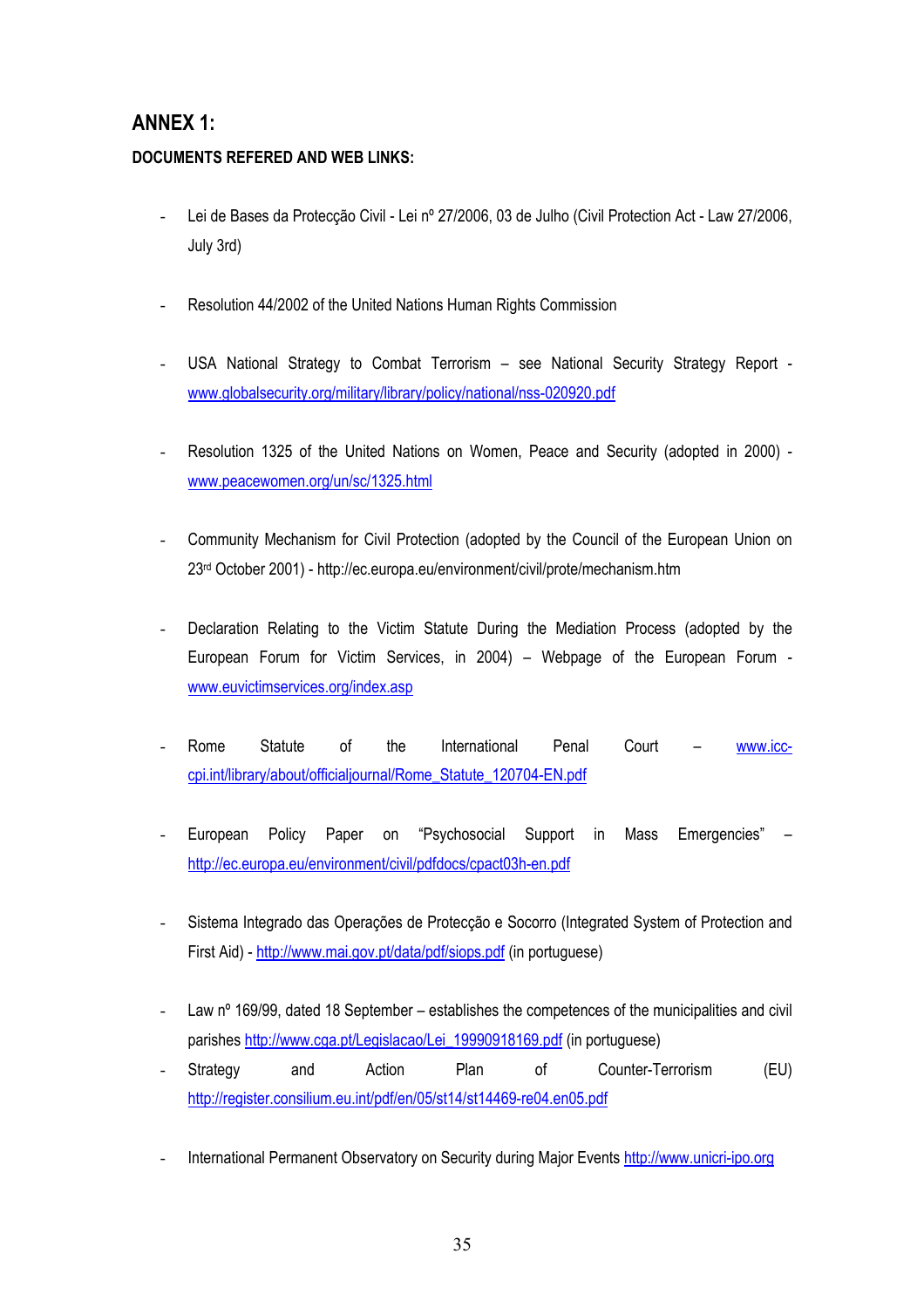







# *International Seminar "Cities and Terrorism: Risk Reduction and Crisis Management"*

# **Centro de Informação Urbana de Lisboa – Picoas Plaza, Lisbon, Portugal 26-27 October 2006**

**Scientific Coordination:** Nelson Lourenço *(Rector of Universidade Atlântica/Tenured Professor of Universidade Nova de Lisboa)* 

# **26th October 2006**

| $09.00 - 09.30$ | <b>Opening session</b><br>Guilherme Manuel Lopes Pinto - Portuguese Forum for<br>Prevention and Urban Safety<br>Nelson Lourenço - Universidade Nova de Lisboa/Universidade<br>Atlântica<br>Marina Ferreira – Alderwoman of the Lisbon Municipality<br>Fernando Rocha Andrade - Internal Affairs' Under Secretary of<br><b>State</b>                                      |
|-----------------|--------------------------------------------------------------------------------------------------------------------------------------------------------------------------------------------------------------------------------------------------------------------------------------------------------------------------------------------------------------------------|
| $09.30 - 09.45$ | Presentation of the project "Cities Against Terrorism"<br>Fredéric Esposito – Geneva University and European Forum for                                                                                                                                                                                                                                                   |
|                 | <b>Urban Safety</b><br>Justyna Kulach – European Forum for Urban Safety                                                                                                                                                                                                                                                                                                  |
| $09.45 - 11.30$ | Democracy, urbanization and terrorism: what History can tell<br><b>US</b><br>- Arnaud Blin – Project's Director of the Fundation Charles-<br>Léopold Mayer (Paris), Researcher at IFAS – Institut Français<br>d'Analyse Stratégique (French Institut of Strategic Analysis) and<br>former Director of the Beaumarchais Centre for International<br>Research (Washington) |
|                 | The armed forces in the fight against terrorism<br>- José Alberto Loureiro dos Santos – General and Former Head<br>of the Army                                                                                                                                                                                                                                           |
|                 | <b>Rapporteur:</b> Leonardo Mathias - Ambassador                                                                                                                                                                                                                                                                                                                         |

11.30 – 11.45 Coffee break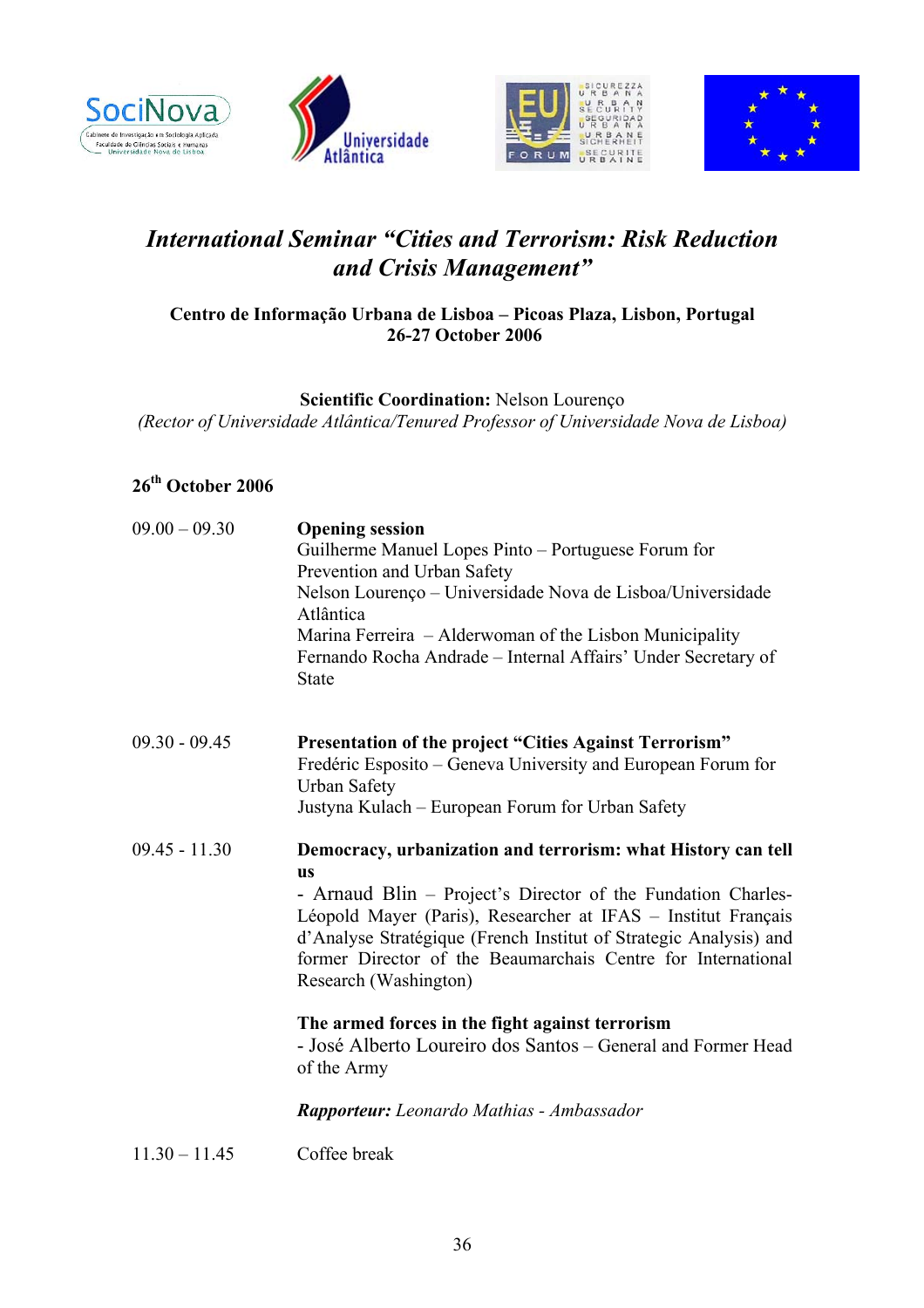







# 11.45 – 13.15 **Terrorism: prevention rather than reaction -** Henry Shaftoe - Professor at the West of England University (Bristol)

### **Understanding a terrorist mind**

Jean Claude Salomon – Researcher in Criminology; former Professor of the Institut National d'Hautes Études de Securité (Paris); Visiting Professor of the Houston State University

*Rapporteur: Vasco Rato – Professor at Universidade Atlântica* 

13.15 – 14.45 Lunch

# 14.45 – 16.30 **Crisis management and emergency response** - Carlos Dueñas - Directorate General of the Spanish Civil Protection

**The Civil Protection National Service in Crisis Management**  - Manuel João Ribeiro – Vice-President of the National Service for Fire and Civil Protection

*Rapporteur: José Luís Pinto Ramalho – General, Director do Instituto de Estudos Superiores Militares*

16.30 – 16.45 Coffee break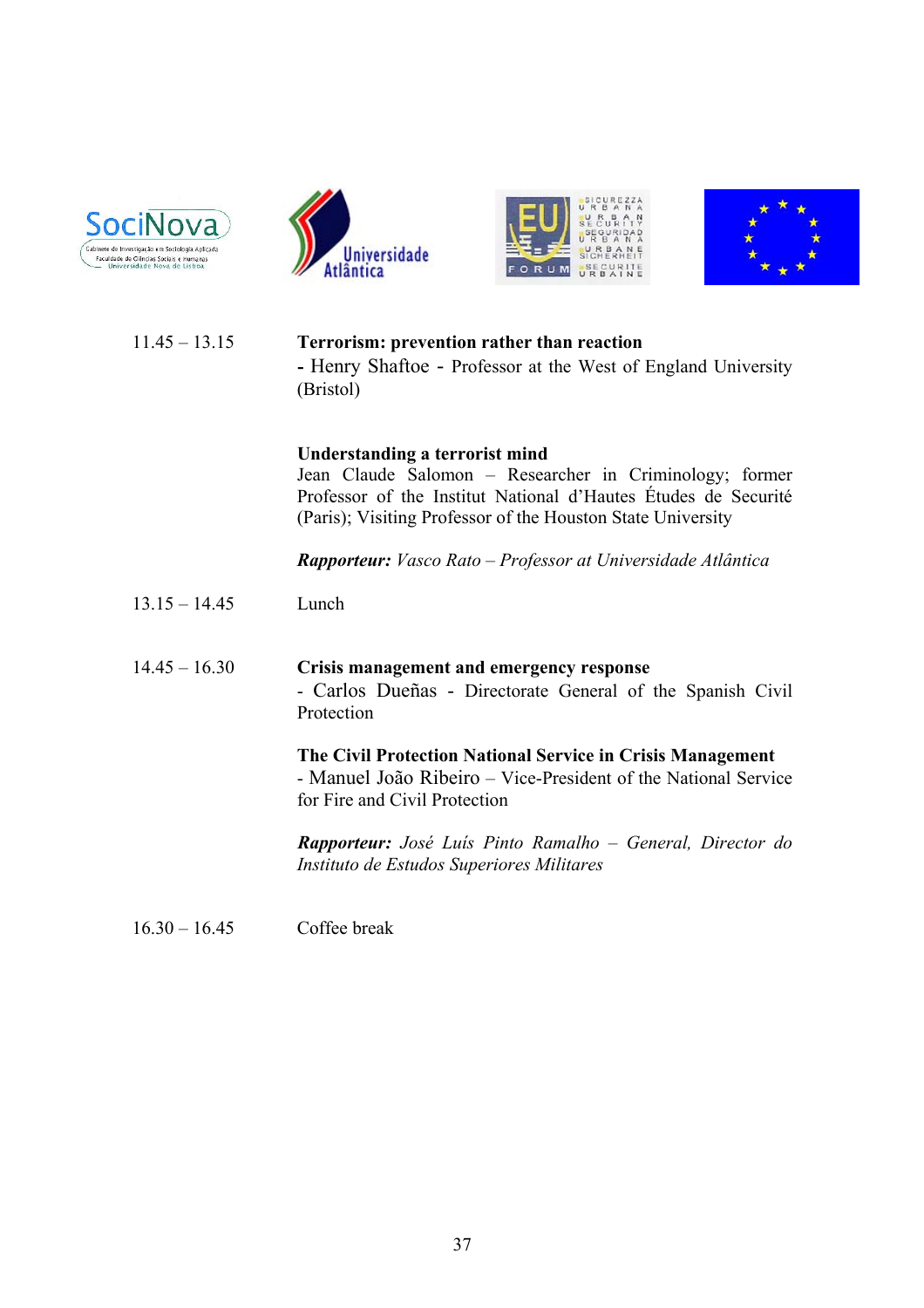







## 16.45 – 18.30 **Victim's Rights and Restorative Justice – A Complex Relationship**

- Anabela Rodrigues – Professor at the Faculy of Law of Universidade de Coimbra and Director of Centre for Judicial Studies of the Ministry of Justice

## **Women and Terrorism: Women's Role in Conflict Resolution: A Gender Perspective**

- Elza Pais – President of the Commission for Equality and Women's Rights

*Rapporteur: Manuel Lisboa – Director of SociNova/Professor at Faculdade de Ciências Sociais e Humanas/Universidade Nova de Lisboa*

# **27th October 2006**

# 09.30 – 11.00 **The role of the municipalities in the fight against terrorism**

Portuguese Forum for Prevention and Urban Safety António Salgado Rosa – Municipality of Matosinhos Ivna Machado – Municipality of Oeiras Carla Castro - Municipality of Oeiras António Baldo - Municipality of Loures Luís Carvalho da Silva – Municipality of Sintra

*Rapporteur: Luís Baptista – Professor, Deputy Director of Faculdade de Ciências Sociais e Humanas/Universidade Nova de Lisboa*

11.00 – 11.30 Coffee break

#### 11.30 – 13.00 **Threats and risks of major international events**

Paulo Gomes - Superintendent of Polícia de Segurança Pública (Public Security Police) and Deputy Secretary-General of the Security Coordination Office

*Rapporteur: Juan Mozzicafredo – Professor at Instituto Superior de Ciências do Trabalho e da Empresa*